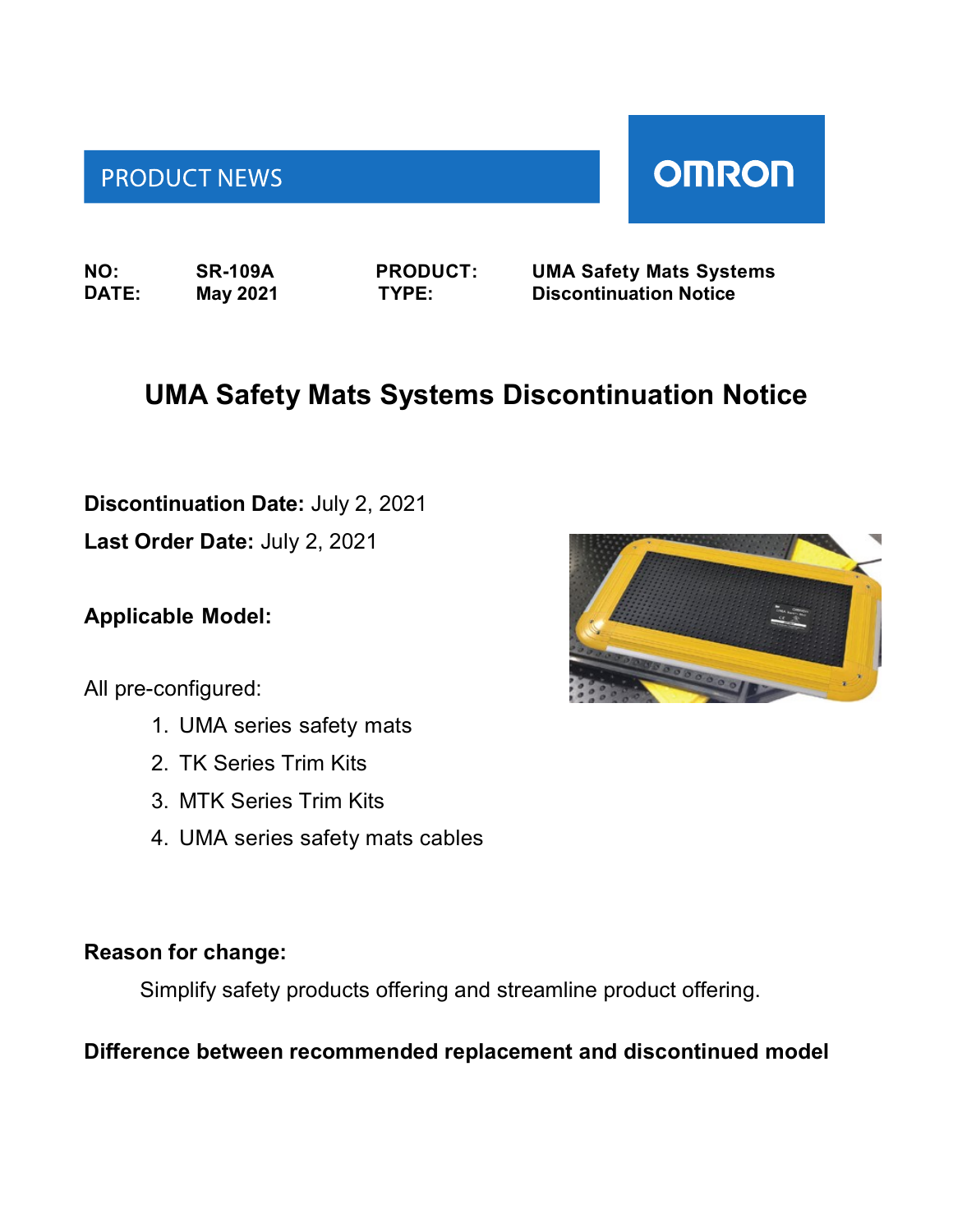| Recommended<br>replacement Model | Appearance | <b>Dimensions</b> | Wire<br>connection | <b>Mounting</b><br><b>Dimensions</b> | teristics | ratings | <b>Charac-   Operation   Operation</b><br>methods |
|----------------------------------|------------|-------------------|--------------------|--------------------------------------|-----------|---------|---------------------------------------------------|
| N/A                              | -          |                   |                    |                                      | $\sim$    |         |                                                   |

\*\* : Compatible

 $^{\ast}\,$  : The change is almost compatible

-- : Not compatible

- : No corresponding specification

#### **Discontinued Models:**

## UMA series safety mats

|                    | Recommended                     |                  |                                    |
|--------------------|---------------------------------|------------------|------------------------------------|
| <b>Description</b> | <b>Part Number</b>              | <b>OPC</b>       | <b>Replacement</b><br><b>Model</b> |
| UMA12121           | BLK,12in. x12in.,One 4-pin,M8   | <b>UMMA8001C</b> | N/A                                |
| <b>UMA12122</b>    | BLK,12in. x12in., Two 3-pin, M8 | <b>UMMA8201F</b> | N/A                                |
| UMA12181           | BLK,12in. x18in.,One 4-pin,M8   | <b>UMMA8002A</b> | N/A                                |
| <b>UMA12182</b>    | BLK,12in. x18in., Two 3-pin, M8 | <b>UMMA8202D</b> | N/A                                |
| UMA12241           | BLK,12in. x24in.,One 4-pin,M8   | <b>UMMA8003M</b> | N/A                                |
| <b>UMA12242</b>    | BLK,12in. x24in., Two 3-pin, M8 | <b>UMMA8203B</b> | N/A                                |
| UMA12301           | BLK,12in. x30in.,One 4-pin,M8   | <b>UMMA8004H</b> | N/A                                |
| <b>UMA12302</b>    | BLK,12in. x30in., Two 3-pin, M8 | <b>UMMA8204M</b> | N/A                                |
| UMA12361           | BLK,12in. x36in.,One 4-pin,M8   | <b>UMMA8005F</b> | N/A                                |
| <b>UMA12362</b>    | BLK,12in. x36in., Two 3-pin, M8 | <b>UMMA8205R</b> | N/A                                |
| <b>UMA12421</b>    | BLK,12in. x42in.,One 4-pin,M8   | <b>UMMA8006D</b> | N/A                                |
| <b>UMA12422</b>    | BLK,12in. x42in., Two 3-pin, M8 | <b>UMMA8206G</b> | N/A                                |
| <b>UMA12481</b>    | BLK,12in. x48in.,One 4-pin,M8   | <b>UMMA8007B</b> | N/A                                |
| <b>UMA12482</b>    | BLK,12in. x48in., Two 3-pin, M8 | <b>UMMA8207E</b> | N/A                                |
| <b>UMA12541</b>    | BLK,12in. x54in.,One 4-pin,M8   | <b>UMMA8008M</b> | N/A                                |
| <b>UMA12542</b>    | BLK,12in. x54in., Two 3-pin, M8 | <b>UMMA8208C</b> | N/A                                |
| UMA12601           | BLK,12in. x60in.,One 4-pin,M8   | <b>UMMA8009R</b> | N/A                                |
| <b>UMA12602</b>    | BLK,12in. x60in., Two 3-pin, M8 | <b>UMMA8209A</b> | N/A                                |
| UMA12661           | BLK,12in. x66in., One 4-pin, M8 | <b>UMMA8010B</b> | N/A                                |
| <b>UMA12662</b>    | BLK,12in. x66in., Two 3-pin, M8 | <b>UMMA8210E</b> | N/A                                |
| <b>UMA12721</b>    | BLK,12in. x72in.,One 4-pin,M8   | <b>UMMA8011M</b> | N/A                                |
| <b>UMA12722</b>    | BLK,12in. x72in., Two 3-pin, M8 | <b>UMMA8211C</b> | N/A                                |
| <b>UMA18121</b>    | BLK,18in. x12in.,One 4-pin,M8   | <b>UMMA8012R</b> | N/A                                |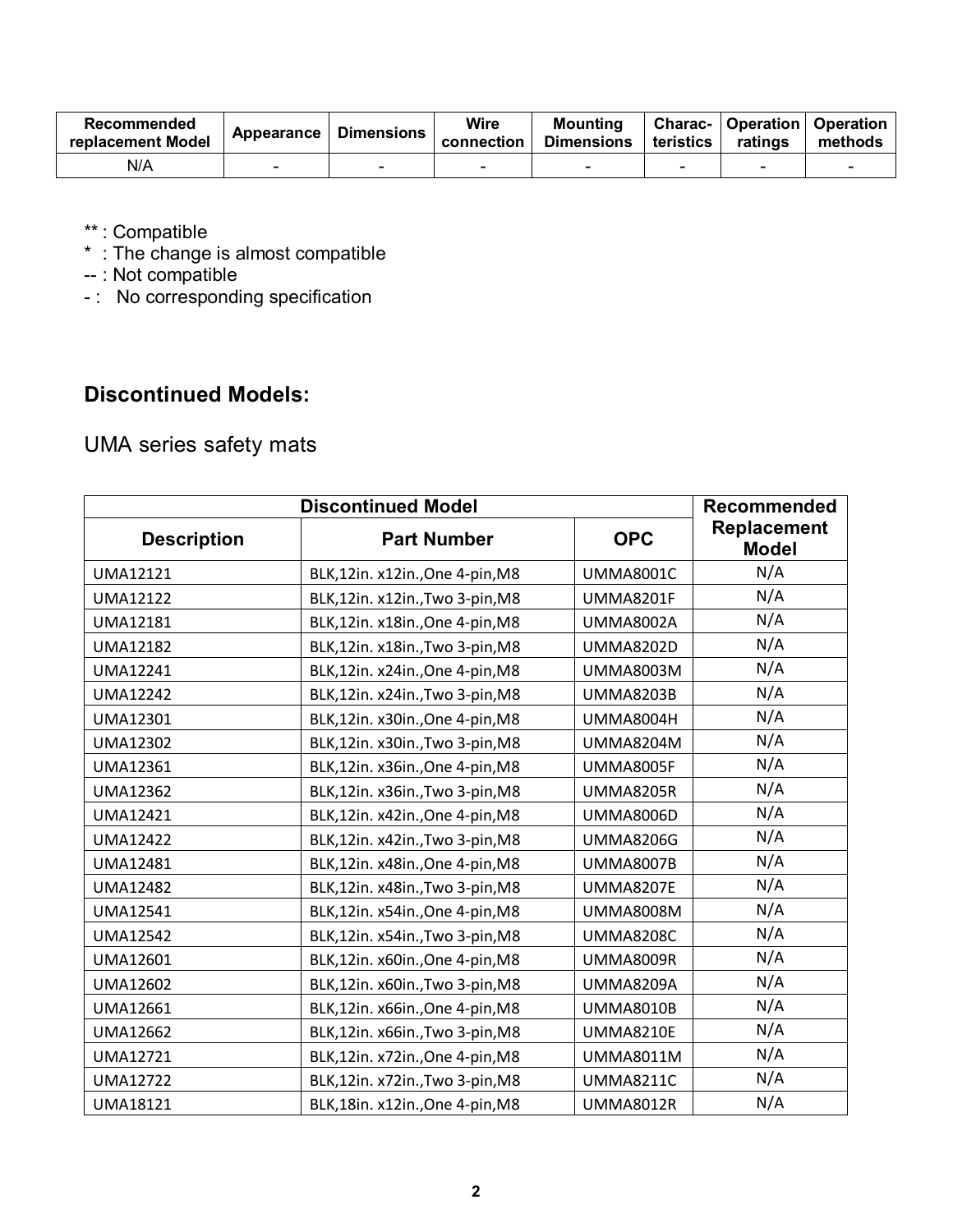| UMA18122        | BLK,18in. x12in., Two 3-pin, M8   | <b>UMMA8212A</b> | N/A |
|-----------------|-----------------------------------|------------------|-----|
| UMA18181        | BLK,18in. x18in.,One 4-pin,M8     | <b>UMMA8013G</b> | N/A |
| <b>UMA18182</b> | BLK, 18in. x18in., Two 3-pin, M8  | <b>UMMA8213M</b> | N/A |
| UMA18241        | BLK,18in. x24in.,One 4-pin,M8     | <b>UMMA8014E</b> | N/A |
| <b>UMA18242</b> | BLK,18in. x24in.,Two 3-pin,M8     | <b>UMMA8214H</b> | N/A |
| UMA18301        | BLK,18in. x30in.,One 4-pin,M8     | <b>UMMA8015C</b> | N/A |
| <b>UMA18302</b> | BLK,18in. x30in., Two 3-pin, M8   | <b>UMMA8215F</b> | N/A |
| UMA18361        | BLK,18in. x36in.,One 4-pin,M8     | <b>UMMA8016A</b> | N/A |
| <b>UMA18362</b> | BLK,18in. x36in., Two 3-pin, M8   | <b>UMMA8216D</b> | N/A |
| UMA18421        | BLK,18in. x42in.,One 4-pin,M8     | <b>UMMA8017M</b> | N/A |
| <b>UMA18422</b> | BLK,18in. x42in., Two 3-pin, M8   | <b>UMMA8217B</b> | N/A |
| UMA18481        | BLK,18in. x48in.,One 4-pin,M8     | <b>UMMA8018H</b> | N/A |
| <b>UMA18482</b> | BLK,18in. x48in., Two 3-pin, M8   | <b>UMMA8218M</b> | N/A |
| <b>UMA18541</b> | BLK,18in. x54in.,One 4-pin,M8     | <b>UMMA8019F</b> | N/A |
| <b>UMA18542</b> | BLK,18in. x54in.,Two 3-pin,M8     | <b>UMMA8219R</b> | N/A |
| UMA18601        | BLK,18in. x60in.,One 4-pin,M8     | <b>UMMA8020M</b> | N/A |
| <b>UMA18602</b> | BLK,18in. x60in., Two 3-pin, M8   | <b>UMMA8220B</b> | N/A |
| UMA18661        | BLK,18in. x66in.,One 4-pin,M8     | <b>UMMA8021H</b> | N/A |
| <b>UMA18662</b> | BLK,18in. x66in., Two 3-pin, M8   | <b>UMMA8221M</b> | N/A |
| UMA18721        | BLK,18in. x72in.,One 4-pin,M8     | <b>UMMA8022F</b> | N/A |
| <b>UMA18722</b> | BLK,18in. x72in., Two 3-pin, M8   | <b>UMMA8222R</b> | N/A |
| <b>UMA24121</b> | BLK,24in. x12in.,One 4-pin,M8     | <b>UMMA8023D</b> | N/A |
| <b>UMA24122</b> | BLK, 24in. x12in., Two 3-pin, M8  | <b>UMMA8223G</b> | N/A |
| UMA24181        | BLK,24in. x18in.,One 4-pin,M8     | <b>UMMA8024B</b> | N/A |
| <b>UMA24182</b> | BLK, 24in. x18in., Two 3-pin, M8  | <b>UMMA8224E</b> | N/A |
| <b>UMA24241</b> | BLK,24in. x24in.,One 4-pin,M8     | <b>UMMA8025M</b> | N/A |
| <b>UMA24242</b> | BLK, 24in. x 24in., Two 3-pin, M8 | <b>UMMA8225C</b> | N/A |
| UMA24301        | BLK,24in. x30in.,One 4-pin,M8     | <b>UMMA8026R</b> | N/A |
| <b>UMA24302</b> | BLK,24in. x30in., Two 3-pin, M8   | <b>UMMA8226A</b> | N/A |
| <b>UMA24361</b> | BLK,24in. x36in.,One 4-pin,M8     | <b>UMMA8027G</b> | N/A |
| <b>UMA24362</b> | BLK,24in. x36in., Two 3-pin, M8   | <b>UMMA8227M</b> | N/A |
| UMA24421        | BLK,24in. x42in.,One 4-pin,M8     | <b>UMMA8028E</b> | N/A |
| <b>UMA24422</b> | BLK,24in. x42in., Two 3-pin, M8   | <b>UMMA8228H</b> | N/A |
| <b>UMA24481</b> | BLK,24in. x48in.,One 4-pin,M8     | <b>UMMA8029C</b> | N/A |
| <b>UMA24482</b> | BLK, 24in. x48in., Two 3-pin, M8  | <b>UMMA8229F</b> | N/A |
| UMA24541        | BLK,24in. x54in.,One 4-pin,M8     | <b>UMMA8030G</b> | N/A |
| <b>UMA24542</b> | BLK,24in. x54in.,Two 3-pin,M8     | <b>UMMA8230M</b> | N/A |
| <b>UMA24601</b> | BLK,24in. x60in.,One 4-pin,M8     | <b>UMMA8031E</b> | N/A |
| <b>UMA24602</b> | BLK,24in. x60in., Two 3-pin, M8   | <b>UMMA8231H</b> | N/A |
| UMA24661        | BLK,24in. x66in.,One 4-pin,M8     | <b>UMMA8032C</b> | N/A |
| <b>UMA24662</b> | BLK,24in. x66in., Two 3-pin, M8   | <b>UMMA8232F</b> | N/A |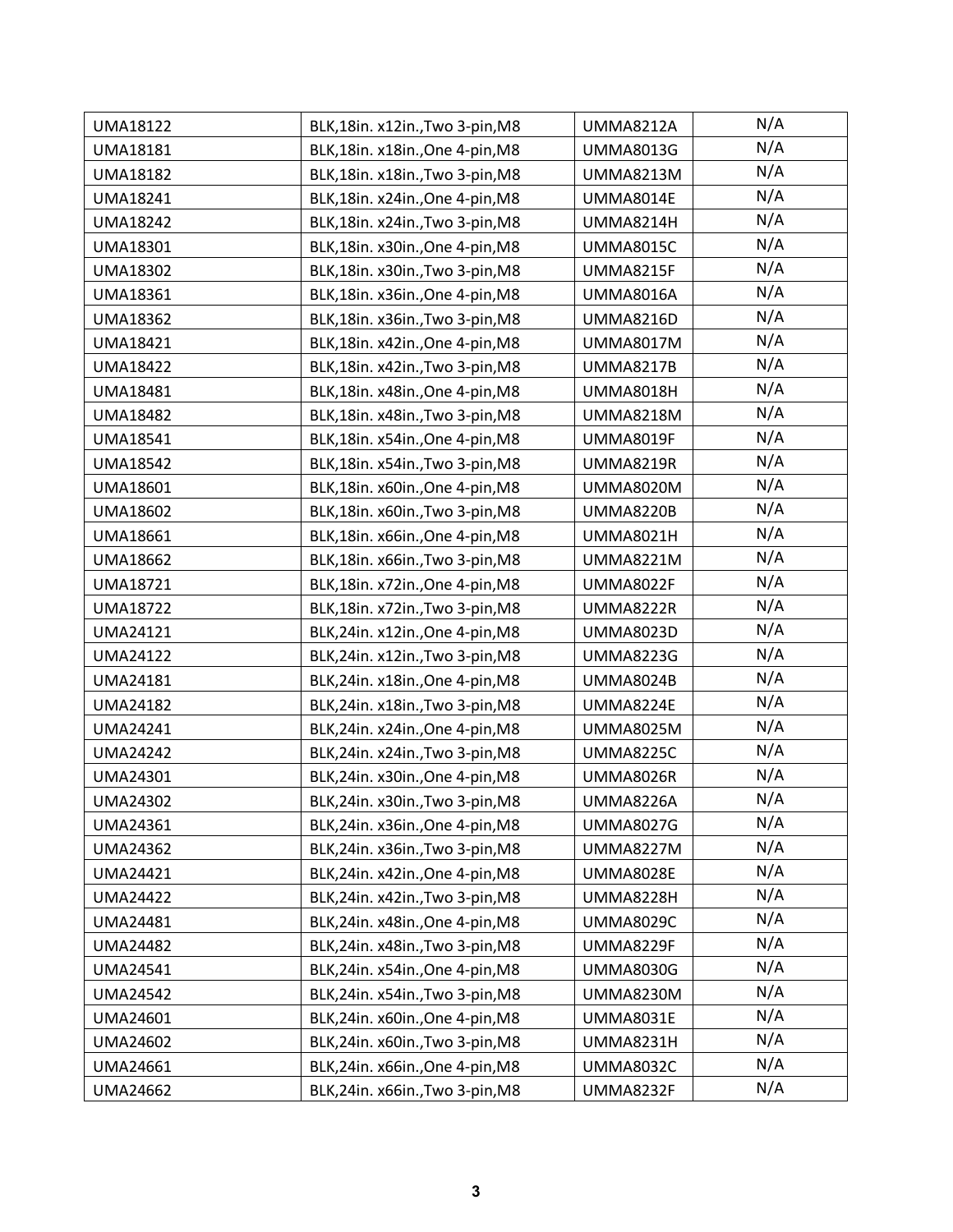| <b>UMA24721</b> | BLK,24in. x72in.,One 4-pin,M8     | <b>UMMA8033A</b> | N/A |
|-----------------|-----------------------------------|------------------|-----|
| <b>UMA24722</b> | BLK,24in. x72in., Two 3-pin, M8   | <b>UMMA8233D</b> | N/A |
| UMA30121        | BLK,30in. x12in.,One 4-pin,M8     | <b>UMMA8034M</b> | N/A |
| UMA30122        | BLK,30in. x12in., Two 3-pin, M8   | <b>UMMA8234B</b> | N/A |
| UMA30181        | BLK,30in. x18in.,One 4-pin,M8     | <b>UMMA8035H</b> | N/A |
| UMA30182        | BLK,30in. x18in., Two 3-pin, M8   | <b>UMMA8235M</b> | N/A |
| UMA30241        | BLK,30in. x24in.,One 4-pin,M8     | UMMA8036F        | N/A |
| UMA30242        | BLK, 30in. x24in., Two 3-pin, M8  | <b>UMMA8236R</b> | N/A |
| UMA30301        | BLK,30in. x30in.,One 4-pin,M8     | <b>UMMA8037D</b> | N/A |
| UMA30302        | BLK,30in. x30in., Two 3-pin, M8   | <b>UMMA8237G</b> | N/A |
| UMA30361        | BLK,30in. x36in.,One 4-pin,M8     | <b>UMMA8038B</b> | N/A |
| UMA30362        | BLK,30in. x36in., Two 3-pin, M8   | <b>UMMA8238E</b> | N/A |
| UMA30421        | BLK,30in. x42in.,One 4-pin,M8     | <b>UMMA8039M</b> | N/A |
| UMA30422        | BLK,30in. x42in., Two 3-pin, M8   | <b>UMMA8239C</b> | N/A |
| UMA30481        | BLK,30in. x48in.,One 4-pin,M8     | <b>UMMA8040D</b> | N/A |
| UMA30482        | BLK,30in. x48in., Two 3-pin, M8   | <b>UMMA8240G</b> | N/A |
| UMA30541        | BLK,30in. x54in.,One 4-pin,M8     | <b>UMMA8041B</b> | N/A |
| UMA30542        | BLK,30in. x54in., Two 3-pin, M8   | <b>UMMA8241E</b> | N/A |
| UMA30601        | BLK,30in. x60in.,One 4-pin,M8     | <b>UMMA8042M</b> | N/A |
| UMA30602        | BLK,30in. x60in., Two 3-pin, M8   | <b>UMMA8242C</b> | N/A |
| UMA30661        | BLK,30in. x66in.,One 4-pin,M8     | UMMA8043R        | N/A |
| UMA30662        | BLK,30in. x66in., Two 3-pin, M8   | <b>UMMA8243A</b> | N/A |
| UMA30721        | BLK,30in. x72in.,One 4-pin,M8     | <b>UMMA8044G</b> | N/A |
| <b>UMA30722</b> | BLK,30in. x72in., Two 3-pin, M8   | UMMA8244M        | N/A |
| UMA36121        | BLK,36in. x12in.,One 4-pin,M8     | <b>UMMA8045E</b> | N/A |
| UMA36122        | BLK,36in. x12in., Two 3-pin, M8   | <b>UMMA8245H</b> | N/A |
| UMA36181        | BLK, 36in. x18in., One 4-pin, M8  | <b>UMMA8046C</b> | N/A |
| UMA36182        | BLK,36in. x18in., Two 3-pin, M8   | UMMA8246F        | N/A |
| UMA36241        | BLK,36in. x24in.,One 4-pin,M8     | <b>UMMA8047A</b> | N/A |
| <b>UMA36242</b> | BLK,36in. x24in.,Two 3-pin,M8     | <b>UMMA8247D</b> | N/A |
| UMA36301        | BLK,36in. x30in.,One 4-pin,M8     | <b>UMMA8048M</b> | N/A |
| UMA36302        | BLK, 36in. x 30in., Two 3-pin, M8 | <b>UMMA8248B</b> | N/A |
| UMA36361        | BLK,36in. x36in.,One 4-pin,M8     | <b>UMMA8049H</b> | N/A |
| UMA36362        | BLK, 36in. x 36in., Two 3-pin, M8 | <b>UMMA8249M</b> | N/A |
| UMA36421        | BLK,36in. x42in.,One 4-pin,M8     | <b>UMMA8050A</b> | N/A |
| UMA36422        | BLK,36in. x42in., Two 3-pin, M8   | <b>UMMA8250D</b> | N/A |
| UMA36481        | BLK,36in. x48in.,One 4-pin,M8     | <b>UMMA8051M</b> | N/A |
| UMA36482        | BLK,36in. x48in., Two 3-pin, M8   | <b>UMMA8251B</b> | N/A |
| UMA36541        | BLK,36in. x54in.,One 4-pin,M8     | <b>UMMA8052H</b> | N/A |
| <b>UMA36542</b> | BLK,36in. x54in., Two 3-pin, M8   | <b>UMMA8252M</b> | N/A |
| UMA36601        | BLK,36in. x60in.,One 4-pin,M8     | <b>UMMA8053F</b> | N/A |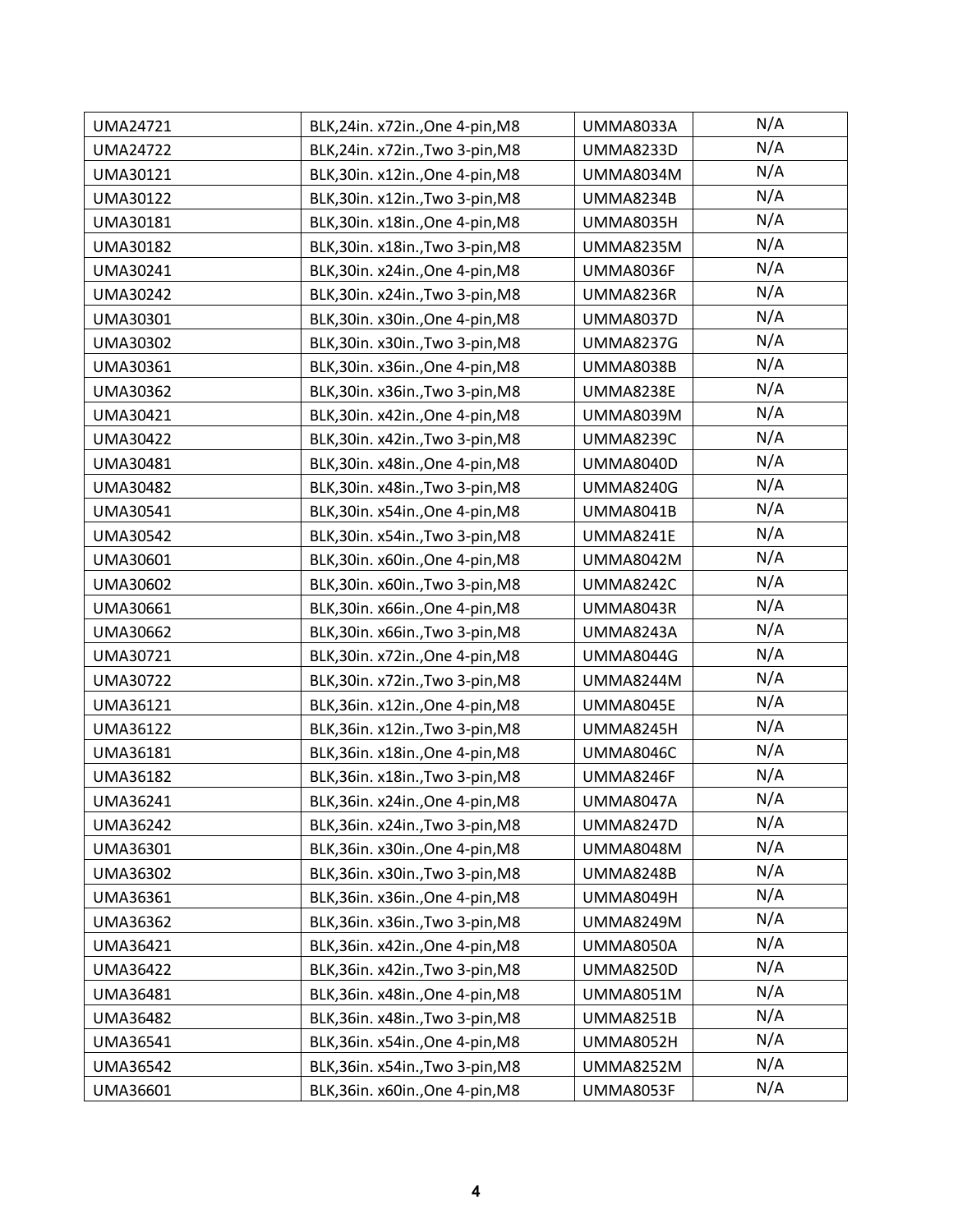| UMA36602        | BLK,36in. x60in., Two 3-pin, M8 | <b>UMMA8253R</b> | N/A |
|-----------------|---------------------------------|------------------|-----|
| UMA36661        | BLK,36in. x66in.,One 4-pin,M8   | <b>UMMA8054D</b> | N/A |
| <b>UMA36662</b> | BLK,36in. x66in., Two 3-pin, M8 | <b>UMMA8254G</b> | N/A |
| UMA36721        | BLK,36in. x72in.,One 4-pin,M8   | <b>UMMA8055B</b> | N/A |
| <b>UMA36722</b> | BLK,36in. x72in.,Two 3-pin,M8   | <b>UMMA8255E</b> | N/A |
| <b>UMA42121</b> | BLK,42in. x12in.,One 4-pin,M8   | <b>UMMA8056M</b> | N/A |
| <b>UMA42122</b> | BLK,42in. x12in., Two 3-pin, M8 | <b>UMMA8256C</b> | N/A |
| UMA42181        | BLK,42in. x18in.,One 4-pin,M8   | <b>UMMA8057R</b> | N/A |
| <b>UMA42182</b> | BLK,42in. x18in., Two 3-pin, M8 | <b>UMMA8257A</b> | N/A |
| UMA42241        | BLK,42in. x24in.,One 4-pin,M8   | <b>UMMA8058G</b> | N/A |
| <b>UMA42242</b> | BLK,42in. x24in., Two 3-pin, M8 | <b>UMMA8258M</b> | N/A |
| UMA42301        | BLK,42in. x30in.,One 4-pin,M8   | <b>UMMA8059E</b> | N/A |
| <b>UMA42302</b> | BLK,42in. x30in., Two 3-pin, M8 | <b>UMMA8259H</b> | N/A |
| UMA42361        | BLK,42in. x36in.,One 4-pin,M8   | <b>UMMA8060R</b> | N/A |
| <b>UMA42362</b> | BLK,42in. x36in.,Two 3-pin,M8   | <b>UMMA8260A</b> | N/A |
| UMA42421        | BLK,42in. x42in.,One 4-pin,M8   | <b>UMMA8061G</b> | N/A |
| <b>UMA42422</b> | BLK,42in. x42in., Two 3-pin, M8 | <b>UMMA8261M</b> | N/A |
| <b>UMA42481</b> | BLK,42in. x48in.,One 4-pin,M8   | <b>UMMA8062E</b> | N/A |
| <b>UMA42482</b> | BLK,42in. x48in., Two 3-pin, M8 | <b>UMMA8262H</b> | N/A |
| UMA42541        | BLK,42in. x54in.,One 4-pin,M8   | <b>UMMA8063C</b> | N/A |
| <b>UMA42542</b> | BLK,42in. x54in., Two 3-pin, M8 | UMMA8263F        | N/A |
| UMA42601        | BLK,42in. x60in.,One 4-pin,M8   | <b>UMMA8064A</b> | N/A |
| <b>UMA42602</b> | BLK,42in. x60in., Two 3-pin, M8 | <b>UMMA8264D</b> | N/A |
| UMA42661        | BLK,42in. x66in., One 4-pin, M8 | <b>UMMA8065M</b> | N/A |
| <b>UMA42662</b> | BLK,42in. x66in., Two 3-pin, M8 | <b>UMMA8265B</b> | N/A |
| <b>UMA42721</b> | BLK,42in. x72in.,One 4-pin,M8   | <b>UMMA8066H</b> | N/A |
| <b>UMA42722</b> | BLK,42in. x72in., Two 3-pin, M8 | <b>UMMA8266M</b> | N/A |
| UMA48121        | BLK,48in. x12in.,One 4-pin,M8   | <b>UMMA8067F</b> | N/A |
| <b>UMA48122</b> | BLK,48in. x12in., Two 3-pin, M8 | <b>UMMA8267R</b> | N/A |
| <b>UMA48181</b> | BLK,48in. x18in.,One 4-pin,M8   | <b>UMMA8068D</b> | N/A |
| <b>UMA48182</b> | BLK,48in. x18in., Two 3-pin, M8 | <b>UMMA8268G</b> | N/A |
| UMA48241        | BLK,48in. x24in.,One 4-pin,M8   | <b>UMMA8069B</b> | N/A |
| <b>UMA48242</b> | BLK,48in. x24in., Two 3-pin, M8 | <b>UMMA8269E</b> | N/A |
| UMA48301        | BLK,48in. x30in.,One 4-pin,M8   | <b>UMMA8070F</b> | N/A |
| <b>UMA48302</b> | BLK,48in. x30in., Two 3-pin, M8 | <b>UMMA8270R</b> | N/A |
| <b>UMA48361</b> | BLK,48in. x36in., One 4-pin, M8 | <b>UMMA8071D</b> | N/A |
| <b>UMA48362</b> | BLK,48in. x36in., Two 3-pin, M8 | <b>UMMA8271G</b> | N/A |
| UMA48421        | BLK,48in. x42in.,One 4-pin,M8   | <b>UMMA8072B</b> | N/A |
| <b>UMA48422</b> | BLK,48in. x42in.,Two 3-pin,M8   | <b>UMMA8272E</b> | N/A |
| UMA48481        | BLK,48in. x48in., One 4-pin, M8 | <b>UMMA8073M</b> | N/A |
| <b>UMA48482</b> | BLK,48in. x48in., Two 3-pin, M8 | <b>UMMA8273C</b> | N/A |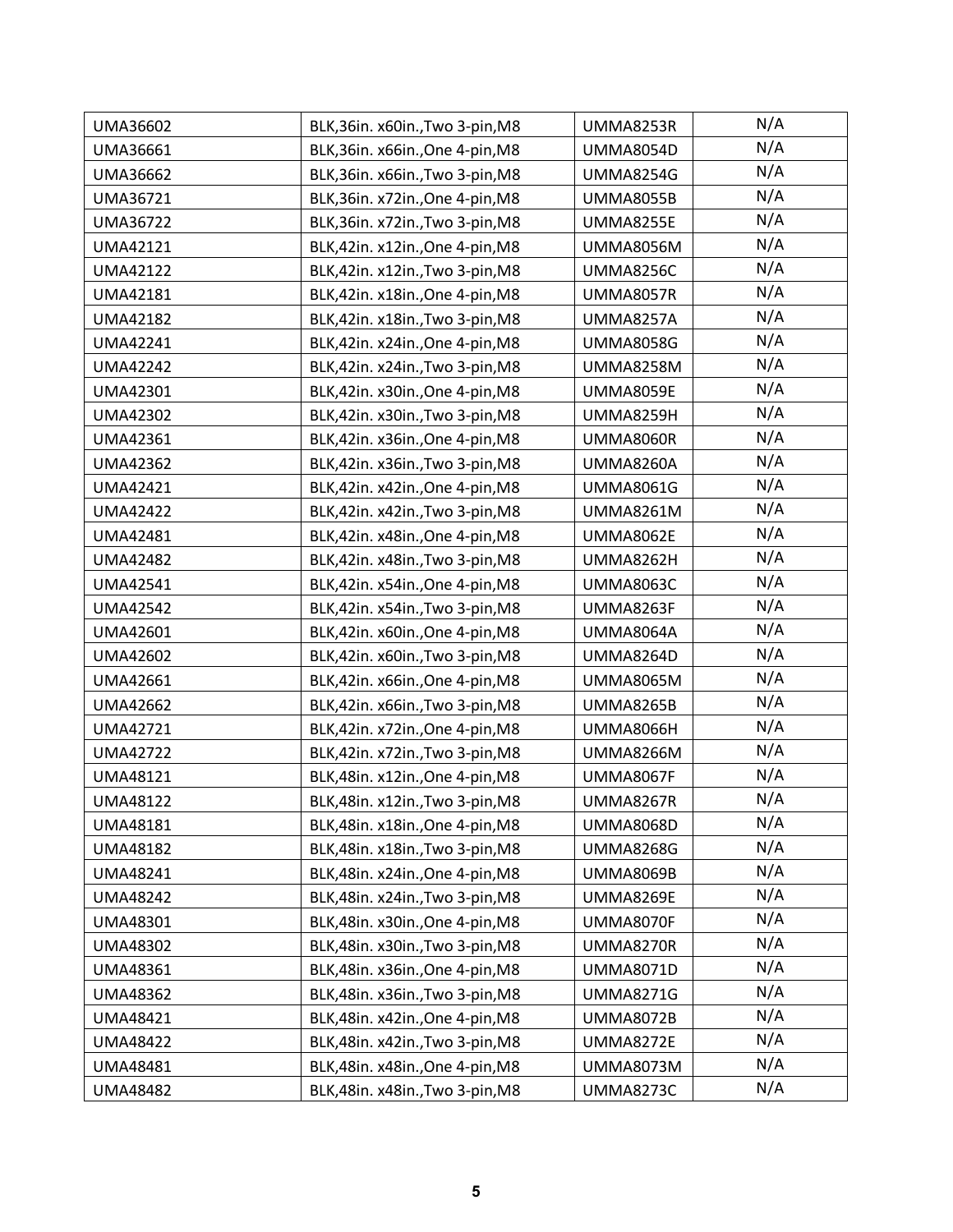| <b>UMA48541</b> | BLK,48in. x54in.,One 4-pin,M8   | <b>UMMA8074R</b> | N/A |
|-----------------|---------------------------------|------------------|-----|
| <b>UMA48542</b> | BLK,48in. x54in., Two 3-pin, M8 | <b>UMMA8274A</b> | N/A |
| UMA48601        | BLK,48in. x60in.,One 4-pin,M8   | <b>UMMA8075G</b> | N/A |
| <b>UMA48602</b> | BLK,48in. x60in., Two 3-pin, M8 | <b>UMMA8275M</b> | N/A |
| UMA48661        | BLK,48in. x66in., One 4-pin, M8 | <b>UMMA8076E</b> | N/A |
| <b>UMA48662</b> | BLK,48in. x66in., Two 3-pin, M8 | <b>UMMA8276H</b> | N/A |
| <b>UMA48721</b> | BLK,48in. x72in.,One 4-pin,M8   | <b>UMMA8077C</b> | N/A |
| <b>UMA48722</b> | BLK,48in. x72in.,Two 3-pin,M8   | <b>UMMA8277F</b> | N/A |
| <b>UMA24341</b> | UMA-24-34-1                     | SLOC7269A        | N/A |
| UMA54241        | UMA-54-24-1                     | SLOC6162B        | N/A |
| UMA46421        | UMA-46-42-1                     | SLOC7373F        | N/A |
| UMA16421        | UMA-16-42-1                     | SL0C7481C        | N/A |
| UMA16481        | UMA-16-48-1                     | <b>SLOC7480E</b> | N/A |
| <b>UMA24521</b> | UMA-24-52-1                     | <b>SLOC7579H</b> | N/A |
| <b>UMA42161</b> | UMA-42-16-1                     | SLOC7639E        | N/A |
| UMA20301        | UMA-20-30-1                     | <b>SLOC7640R</b> | N/A |
| UMA20701        | UMA-20-70-1                     | SL0C7641G        | N/A |
| UMA30401        | UMA-30-40-1                     | SLOC7643C        | N/A |
| UMA51301        | UMA-51-30-1                     | SLOC7642E        | N/A |
| <b>UMA21421</b> | UMA-21-42-1                     | SLOC7651D        | N/A |
| UMA24711        | UMA-24-71-1                     | SL0C7653M        | N/A |
| UMA31221        | UMA-31-22-1                     | <b>SLOC7654R</b> | N/A |
| UMA34541        | UMA-34-54-1                     | SLOC7652B        | N/A |
| <b>UMA19432</b> | UMA-19-43-2                     | SLOC7658A        | N/A |
| <b>UMA27302</b> | UMA-27-30-2                     | SLOC7657C        | N/A |
| UMA16302        | UMA-16-30-2                     | <b>SLOC7656E</b> | N/A |
| <b>UMA16722</b> | UMA-16-72-2                     | SL0C7655G        | N/A |
| <b>UMA54421</b> | UMA-54-42-1                     | SLOC6165G        | N/A |
| <b>UMA35391</b> | UMA-35-39-1                     | SLOC7729D        | N/A |
| UMA34431        | UMA-34-43-1                     | SLOC7741C        | N/A |
| UMA10221        | UMA-10-22-1                     | <b>SLOC7759F</b> | N/A |
| <b>UMA22142</b> | UMA-22-14-2                     | <b>SLOC7766R</b> | N/A |
| <b>UMA22162</b> | UMA-22-16-2                     | SLOC7765M        | N/A |
| UMA60361        | UMA-60-36-1                     | SLOC6171A        | N/A |
| <b>UMA38342</b> | UMA-38-34-2                     | SL0C7815M        | N/A |
| <b>UMA53322</b> | UMA-53-32-2                     | SLOC7814B        | N/A |
| <b>UMA56322</b> | UMA-56-32-2                     | <b>SLOC7816R</b> | N/A |
| <b>UMA28122</b> | UMA-28-12-2                     | SLOC7821E        | N/A |
| <b>UMA53392</b> | UMA-53-39-2                     | SLOC7818E        | N/A |
| <b>UMA35392</b> | UMA-35-39-2                     | SLOC7823A        | N/A |
| UMA56312        | UMA-56-31-2                     | SL0C7824M        | N/A |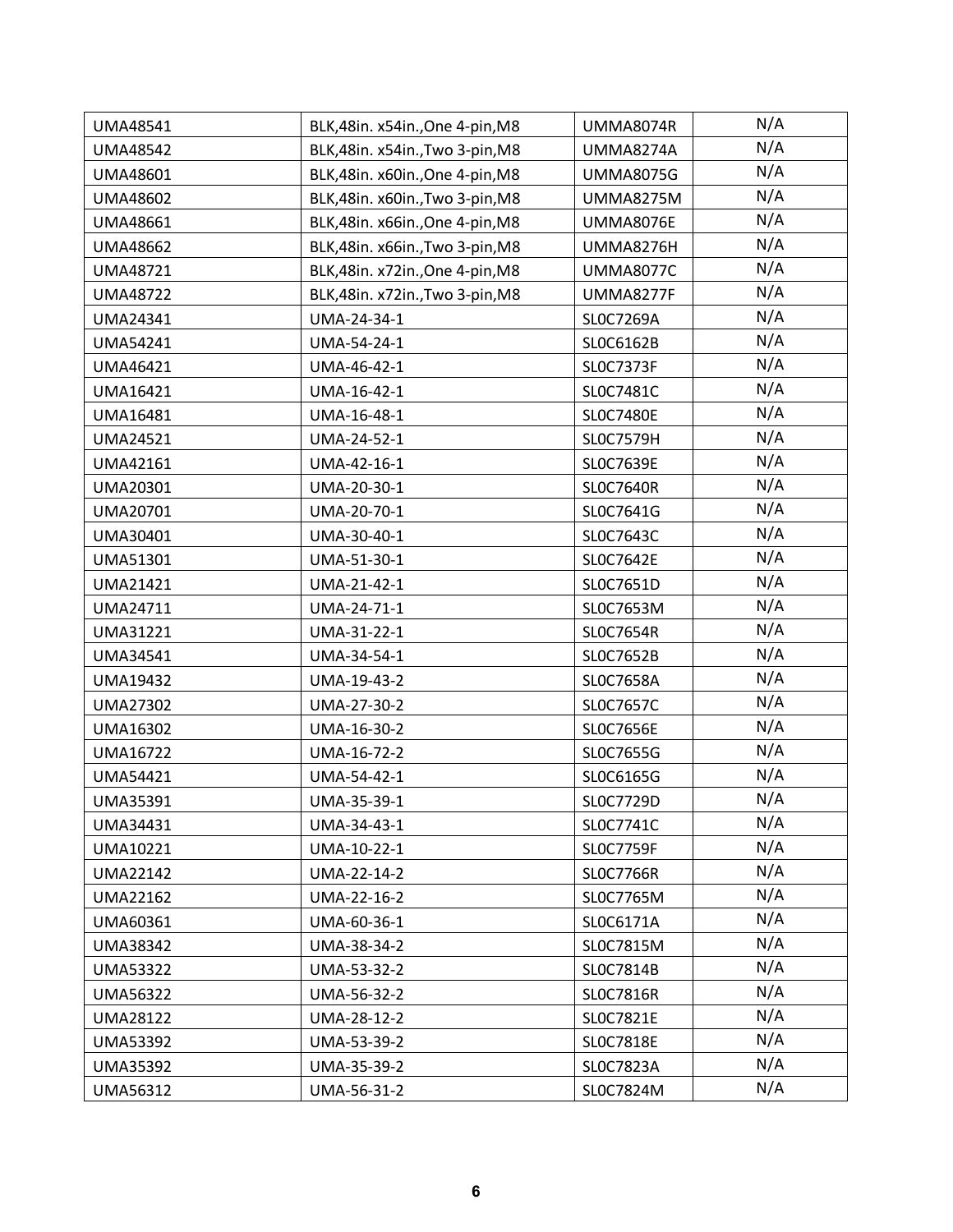| <b>UMA15252</b>  | UMA-15-25-2                     | SLOC7836C        | N/A |
|------------------|---------------------------------|------------------|-----|
| <b>UMA20581</b>  | UMA-20-58-1                     | SLOC7870C        | N/A |
| UMA40661         | UMA-40-66-1                     | SL0C7880M        | N/A |
| UMA40391         | UMA-40-39-1                     | SLOC7946G        | N/A |
| <b>UMA43351</b>  | UMA-43-35-1                     | SLOC7957B        | N/A |
| UMA43401         | UMA-43-40-1                     | SL0C7958M        | N/A |
| UMA43621         | UMA-43-62-1                     | <b>SLOC7959R</b> | N/A |
| UMA53331         | UMA-53-33-1                     | <b>SLOC7968H</b> | N/A |
| UMA19531         | UMA-19-53-1                     | SL0C7989M        | N/A |
| UMA23371         | UMA-23-37-1                     | SLOC7991B        | N/A |
| UMA60242         | BLK,60in. x24in., Two 3-pin, M8 | SLOC6197E        | N/A |
| UMA21241         | UMA21241                        | SLOC8193C        | N/A |
| <b>UMYA12121</b> | UMYA-12-12-1                    | <b>UMMA8401R</b> | N/A |
| <b>UMYA12122</b> | UMYA-12-12-2                    | <b>UMMA8601A</b> | N/A |
| <b>UMYA12181</b> | UMYA-12-18-1                    | <b>UMMA8402G</b> | N/A |
| <b>UMYA12182</b> | UMYA-12-18-2                    | <b>UMMA8602M</b> | N/A |
| <b>UMYA12241</b> | UMYA-12-24-1                    | <b>UMMA8403E</b> | N/A |
| <b>UMYA12242</b> | UMYA-12-24-2                    | <b>UMMA8603H</b> | N/A |
| <b>UMYA12301</b> | UMYA-12-30-1                    | UMMA8404C        | N/A |
| <b>UMYA12302</b> | UMYA-12-30-2                    | UMMA8604F        | N/A |
| <b>UMYA12361</b> | UMYA-12-36-1                    | <b>UMMA8405A</b> | N/A |
| <b>UMYA12362</b> | UMYA-12-36-2                    | <b>UMMA8605D</b> | N/A |
| <b>UMYA12421</b> | UMYA-12-42-1                    | <b>UMMA8406M</b> | N/A |
| <b>UMYA12422</b> | UMYA-12-42-2                    | <b>UMMA8606B</b> | N/A |
| <b>UMYA12481</b> | UMYA-12-48-1                    | <b>UMMA8407H</b> | N/A |
| <b>UMYA12482</b> | UMYA-12-48-2                    | <b>UMMA8607M</b> | N/A |
| <b>UMYA12541</b> | UMYA-12-54-1                    | <b>UMMA8408F</b> | N/A |
| <b>UMYA12542</b> | UMYA-12-54-2                    | <b>UMMA8608R</b> | N/A |
| <b>UMYA12601</b> | UMYA-12-60-1                    | <b>UMMA8409D</b> | N/A |
| <b>UMYA12602</b> | UMYA-12-60-2                    | <b>UMMA8609G</b> | N/A |
| <b>UMYA12661</b> | UMYA-12-66-1                    | <b>UMMA8410H</b> | N/A |
| <b>UMYA12662</b> | UMYA-12-66-2                    | <b>UMMA8610M</b> | N/A |
| <b>UMYA12721</b> | UMYA-12-72-1                    | UMMA8411F        | N/A |
| <b>UMYA12722</b> | UMYA-12-72-2                    | <b>UMMA8611R</b> | N/A |
| <b>UMYA18121</b> | UMYA-18-12-1                    | <b>UMMA8412D</b> | N/A |
| <b>UMYA18122</b> | UMYA-18-12-2                    | <b>UMMA8612G</b> | N/A |
| <b>UMYA18181</b> | UMYA-18-18-1                    | <b>UMMA8413B</b> | N/A |
| <b>UMYA18182</b> | UMYA-18-18-2                    | <b>UMMA8613E</b> | N/A |
| <b>UMYA18241</b> | UMYA-18-24-1                    | <b>UMMA8414M</b> | N/A |
| <b>UMYA18242</b> | UMYA-18-24-2                    | UMMA8614C        | N/A |
| UMYA18301        | UMYA-18-30-1                    | <b>UMMA8415R</b> | N/A |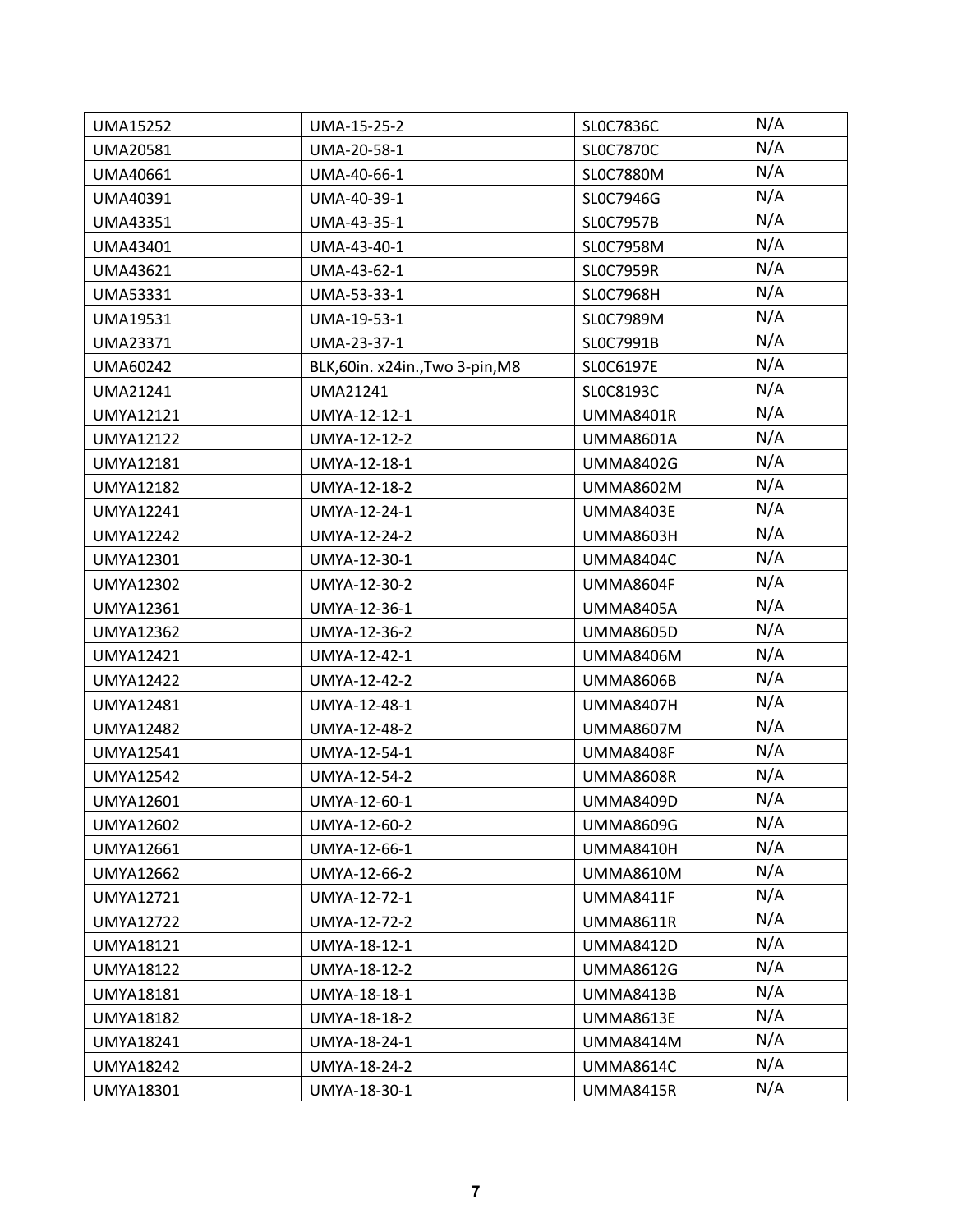| <b>UMYA18302</b> | UMYA-18-30-2 | <b>UMMA8615A</b> | N/A |
|------------------|--------------|------------------|-----|
| <b>UMYA18361</b> | UMYA-18-36-1 | <b>UMMA8416G</b> | N/A |
| <b>UMYA18362</b> | UMYA-18-36-2 | <b>UMMA8616M</b> | N/A |
| <b>UMYA18421</b> | UMYA-18-42-1 | UMMA8417E        | N/A |
| <b>UMYA18422</b> | UMYA-18-42-2 | <b>UMMA8617H</b> | N/A |
| <b>UMYA18481</b> | UMYA-18-48-1 | <b>UMMA8418C</b> | N/A |
| <b>UMYA18482</b> | UMYA-18-48-2 | <b>UMMA8618F</b> | N/A |
| <b>UMYA18541</b> | UMYA-18-54-1 | <b>UMMA8419A</b> | N/A |
| <b>UMYA18542</b> | UMYA-18-54-2 | <b>UMMA8619D</b> | N/A |
| <b>UMYA18601</b> | UMYA-18-60-1 | <b>UMMA8420E</b> | N/A |
| <b>UMYA18602</b> | UMYA-18-60-2 | <b>UMMA8620H</b> | N/A |
| <b>UMYA18661</b> | UMYA-18-66-1 | <b>UMMA8421C</b> | N/A |
| <b>UMYA18662</b> | UMYA-18-66-2 | <b>UMMA8621F</b> | N/A |
| <b>UMYA18721</b> | UMYA-18-72-1 | <b>UMMA8422A</b> | N/A |
| <b>UMYA18722</b> | UMYA-18-72-2 | <b>UMMA8622D</b> | N/A |
| <b>UMYA24121</b> | UMYA-24-12-1 | <b>UMMA8423M</b> | N/A |
| <b>UMYA24122</b> | UMYA-24-12-2 | <b>UMMA8623B</b> | N/A |
| <b>UMYA24181</b> | UMYA-24-18-1 | <b>UMMA8424H</b> | N/A |
| <b>UMYA24182</b> | UMYA-24-18-2 | <b>UMMA8624M</b> | N/A |
| <b>UMYA24241</b> | UMYA-24-24-1 | <b>UMMA8425F</b> | N/A |
| <b>UMYA24242</b> | UMYA-24-24-2 | UMMA8625R        | N/A |
| <b>UMYA24301</b> | UMYA-24-30-1 | <b>UMMA8426D</b> | N/A |
| <b>UMYA24302</b> | UMYA-24-30-2 | <b>UMMA8626G</b> | N/A |
| UMYA24361        | UMYA-24-36-1 | <b>UMMA8427B</b> | N/A |
| <b>UMYA24362</b> | UMYA-24-36-2 | <b>UMMA8627E</b> | N/A |
| <b>UMYA24421</b> | UMYA-24-42-1 | <b>UMMA8428M</b> | N/A |
| <b>UMYA24422</b> | UMYA-24-42-2 | <b>UMMA8628C</b> | N/A |
| <b>UMYA24481</b> | UMYA-24-48-1 | UMMA8429R        | N/A |
| <b>UMYA24482</b> | UMYA-24-48-2 | <b>UMMA8629A</b> | N/A |
| <b>UMYA24541</b> | UMYA-24-54-1 | <b>UMMA8430B</b> | N/A |
| <b>UMYA24542</b> | UMYA-24-54-2 | <b>UMMA8630E</b> | N/A |
| <b>UMYA24601</b> | UMYA-24-60-1 | <b>UMMA8431M</b> | N/A |
| <b>UMYA24602</b> | UMYA-24-60-2 | <b>UMMA8631C</b> | N/A |
| <b>UMYA24661</b> | UMYA-24-66-1 | <b>UMMA8432R</b> | N/A |
| <b>UMYA24662</b> | UMYA-24-66-2 | <b>UMMA8632A</b> | N/A |
| <b>UMYA24721</b> | UMYA-24-72-1 | <b>UMMA8433G</b> | N/A |
| <b>UMYA24722</b> | UMYA-24-72-2 | <b>UMMA8633M</b> | N/A |
| <b>UMYA30121</b> | UMYA-30-12-1 | UMMA8434E        | N/A |
| <b>UMYA30122</b> | UMYA-30-12-2 | <b>UMMA8634H</b> | N/A |
| <b>UMYA30181</b> | UMYA-30-18-1 | UMMA8435C        | N/A |
| <b>UMYA30182</b> | UMYA-30-18-2 | <b>UMMA8635F</b> | N/A |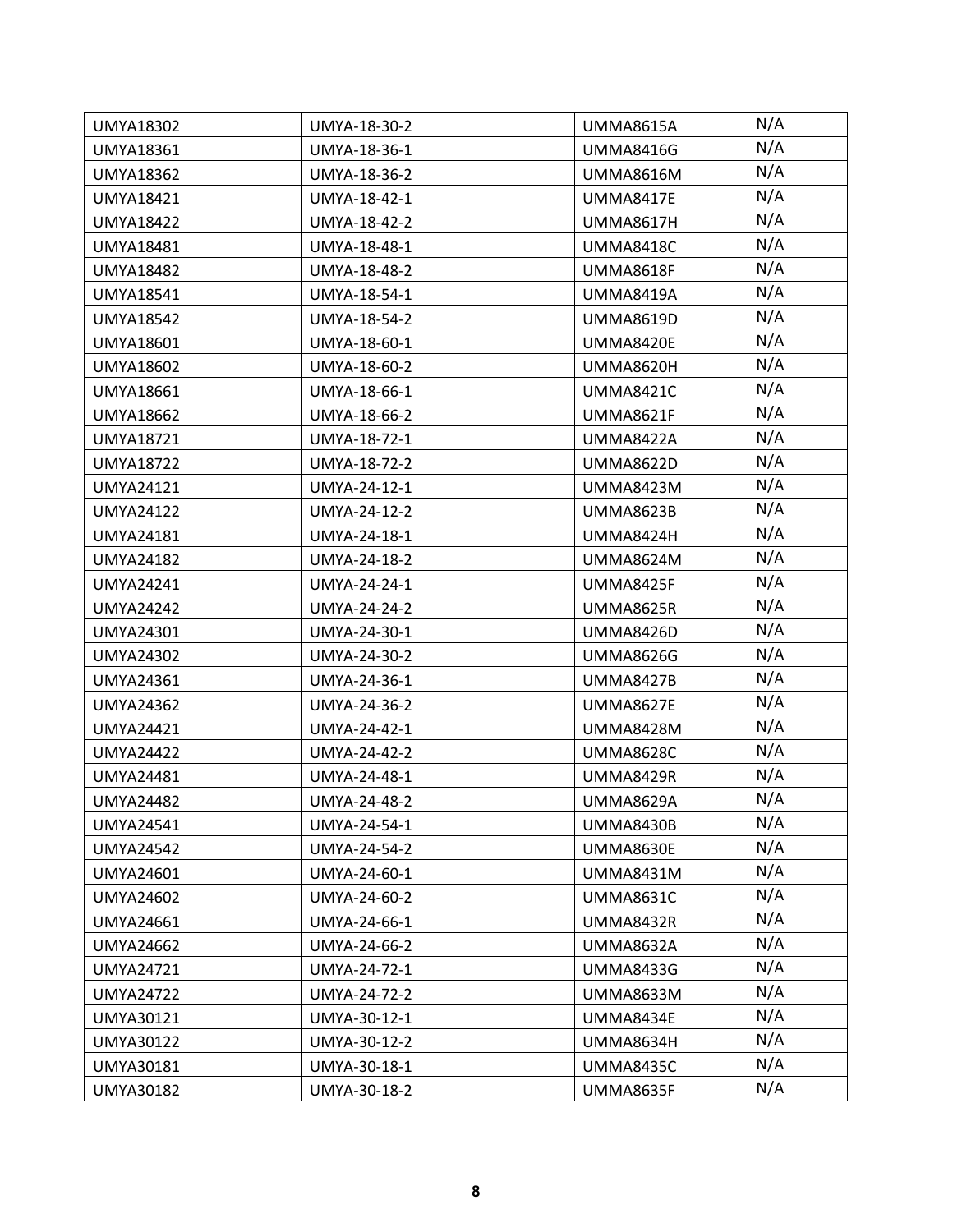| <b>UMYA30241</b> | UMYA-30-24-1 | <b>UMMA8436A</b> | N/A |
|------------------|--------------|------------------|-----|
| <b>UMYA30242</b> | UMYA-30-24-2 | <b>UMMA8636D</b> | N/A |
| UMYA30301        | UMYA-30-30-1 | <b>UMMA8437M</b> | N/A |
| UMYA30302        | UMYA-30-30-2 | <b>UMMA8637B</b> | N/A |
| <b>UMYA30361</b> | UMYA-30-36-1 | <b>UMMA8438H</b> | N/A |
| <b>UMYA30362</b> | UMYA-30-36-2 | <b>UMMA8638M</b> | N/A |
| <b>UMYA30421</b> | UMYA-30-42-1 | UMMA8439F        | N/A |
| <b>UMYA30422</b> | UMYA-30-42-2 | <b>UMMA8639R</b> | N/A |
| <b>UMYA30481</b> | UMYA-30-48-1 | <b>UMMA8440M</b> | N/A |
| <b>UMYA30482</b> | UMYA-30-48-2 | <b>UMMA8640B</b> | N/A |
| <b>UMYA30541</b> | UMYA-30-54-1 | <b>UMMA8441H</b> | N/A |
| <b>UMYA30542</b> | UMYA-30-54-2 | <b>UMMA8641M</b> | N/A |
| <b>UMYA30601</b> | UMYA-30-60-1 | UMMA8442F        | N/A |
| <b>UMYA30602</b> | UMYA-30-60-2 | <b>UMMA8642R</b> | N/A |
| UMYA30661        | UMYA-30-66-1 | <b>UMMA8443D</b> | N/A |
| <b>UMYA30662</b> | UMYA-30-66-2 | <b>UMMA8643G</b> | N/A |
| <b>UMYA30721</b> | UMYA-30-72-1 | UMMA8444B        | N/A |
| <b>UMYA30722</b> | UMYA-30-72-2 | UMMA8644E        | N/A |
| <b>UMYA36121</b> | UMYA-36-12-1 | <b>UMMA8445M</b> | N/A |
| <b>UMYA36122</b> | UMYA-36-12-2 | <b>UMMA8645C</b> | N/A |
| <b>UMYA36181</b> | UMYA-36-18-1 | UMMA8446R        | N/A |
| <b>UMYA36182</b> | UMYA-36-18-2 | UMMA8646A        | N/A |
| <b>UMYA36241</b> | UMYA-36-24-1 | <b>UMMA8447G</b> | N/A |
| <b>UMYA36242</b> | UMYA-36-24-2 | UMMA8647M        | N/A |
| <b>UMYA36301</b> | UMYA-36-30-1 | <b>UMMA8448E</b> | N/A |
| <b>UMYA36302</b> | UMYA-36-30-2 | <b>UMMA8648H</b> | N/A |
| UMYA36361        | UMYA-36-36-1 | <b>UMMA8449C</b> | N/A |
| <b>UMYA36362</b> | UMYA-36-36-2 | UMMA8649F        | N/A |
| <b>UMYA36421</b> | UMYA-36-42-1 | <b>UMMA8450G</b> | N/A |
| <b>UMYA36422</b> | UMYA-36-42-2 | UMMA8650M        | N/A |
| <b>UMYA36481</b> | UMYA-36-48-1 | <b>UMMA8451E</b> | N/A |
| <b>UMYA36482</b> | UMYA-36-48-2 | <b>UMMA8651H</b> | N/A |
| <b>UMYA36541</b> | UMYA-36-54-1 | <b>UMMA8452C</b> | N/A |
| <b>UMYA36542</b> | UMYA-36-54-2 | <b>UMMA8652F</b> | N/A |
| UMYA36601        | UMYA-36-60-1 | <b>UMMA8453A</b> | N/A |
| <b>UMYA36602</b> | UMYA-36-60-2 | <b>UMMA8653D</b> | N/A |
| <b>UMYA36661</b> | UMYA-36-66-1 | <b>UMMA8454M</b> | N/A |
| <b>UMYA36662</b> | UMYA-36-66-2 | <b>UMMA8654B</b> | N/A |
| <b>UMYA36721</b> | UMYA-36-72-1 | <b>UMMA8455H</b> | N/A |
| <b>UMYA36722</b> | UMYA-36-72-2 | UMMA8655M        | N/A |
| UMYA42121        | UMYA-42-12-1 | UMMA8456F        | N/A |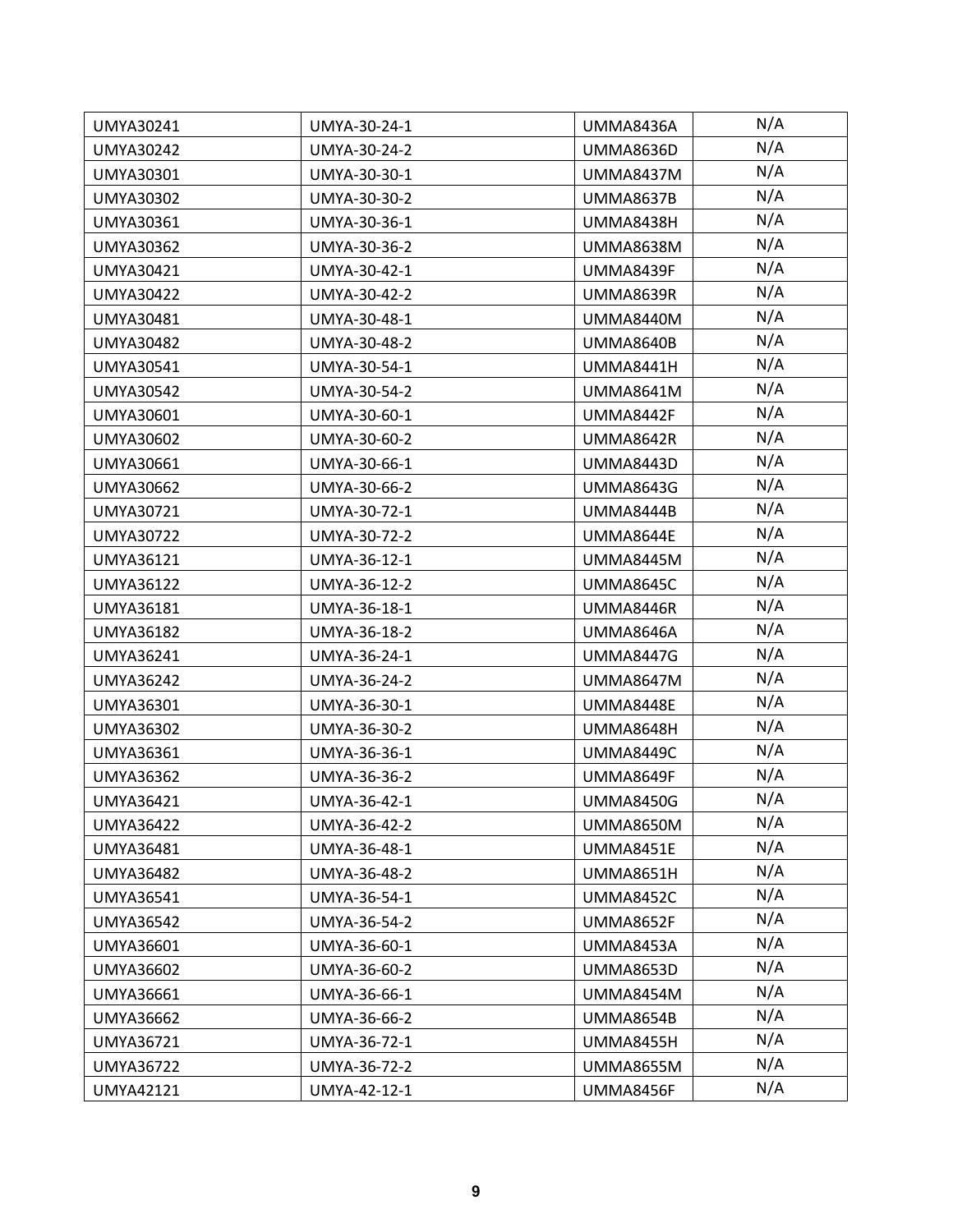| <b>UMYA42122</b> | UMYA-42-12-2 | <b>UMMA8656R</b> | N/A |
|------------------|--------------|------------------|-----|
| <b>UMYA42181</b> | UMYA-42-18-1 | <b>UMMA8457D</b> | N/A |
| <b>UMYA42182</b> | UMYA-42-18-2 | <b>UMMA8657G</b> | N/A |
| <b>UMYA42241</b> | UMYA-42-24-1 | <b>UMMA8458B</b> | N/A |
| <b>UMYA42242</b> | UMYA-42-24-2 | <b>UMMA8658E</b> | N/A |
| <b>UMYA42301</b> | UMYA-42-30-1 | <b>UMMA8459M</b> | N/A |
| <b>UMYA42302</b> | UMYA-42-30-2 | <b>UMMA8659C</b> | N/A |
| <b>UMYA42361</b> | UMYA-42-36-1 | <b>UMMA8460D</b> | N/A |
| <b>UMYA42362</b> | UMYA-42-36-2 | <b>UMMA8660G</b> | N/A |
| <b>UMYA42421</b> | UMYA-42-42-1 | <b>UMMA8461B</b> | N/A |
| <b>UMYA42422</b> | UMYA-42-42-2 | <b>UMMA8661E</b> | N/A |
| <b>UMYA42481</b> | UMYA-42-48-1 | <b>UMMA8462M</b> | N/A |
| <b>UMYA42482</b> | UMYA-42-48-2 | <b>UMMA8662C</b> | N/A |
| <b>UMYA42541</b> | UMYA-42-54-1 | <b>UMMA8463R</b> | N/A |
| <b>UMYA42542</b> | UMYA-42-54-2 | <b>UMMA8663A</b> | N/A |
| UMYA42601        | UMYA-42-60-1 | UMMA8464G        | N/A |
| <b>UMYA42602</b> | UMYA-42-60-2 | UMMA8664M        | N/A |
| <b>UMYA42661</b> | UMYA-42-66-1 | <b>UMMA8465E</b> | N/A |
| <b>UMYA42662</b> | UMYA-42-66-2 | <b>UMMA8665H</b> | N/A |
| <b>UMYA42721</b> | UMYA-42-72-1 | <b>UMMA8466C</b> | N/A |
| <b>UMYA42722</b> | UMYA-42-72-2 | UMMA8666F        | N/A |
| <b>UMYA48121</b> | UMYA-48-12-1 | <b>UMMA8467A</b> | N/A |
| <b>UMYA48122</b> | UMYA-48-12-2 | <b>UMMA8667D</b> | N/A |
| <b>UMYA48181</b> | UMYA-48-18-1 | <b>UMMA8468M</b> | N/A |
| <b>UMYA48182</b> | UMYA-48-18-2 | <b>UMMA8668B</b> | N/A |
| <b>UMYA48241</b> | UMYA-48-24-1 | <b>UMMA8469H</b> | N/A |
| <b>UMYA48242</b> | UMYA-48-24-2 | <b>UMMA8669M</b> | N/A |
| <b>UMYA48301</b> | UMYA-48-30-1 | UMMA8470A        | N/A |
| <b>UMYA48302</b> | UMYA-48-30-2 | <b>UMMA8670D</b> | N/A |
| <b>UMYA48361</b> | UMYA-48-36-1 | <b>UMMA8471M</b> | N/A |
| <b>UMYA48362</b> | UMYA-48-36-2 | <b>UMMA8671B</b> | N/A |
| <b>UMYA48421</b> | UMYA-48-42-1 | <b>UMMA8472H</b> | N/A |
| <b>UMYA48422</b> | UMYA-48-42-2 | <b>UMMA8672M</b> | N/A |
| <b>UMYA48481</b> | UMYA-48-48-1 | UMMA8473F        | N/A |
| <b>UMYA48482</b> | UMYA-48-48-2 | <b>UMMA8673R</b> | N/A |
| <b>UMYA48541</b> | UMYA-48-54-1 | <b>UMMA8474D</b> | N/A |
| <b>UMYA48542</b> | UMYA-48-54-2 | <b>UMMA8674G</b> | N/A |
| <b>UMYA48601</b> | UMYA-48-60-1 | <b>UMMA8475B</b> | N/A |
| <b>UMYA48602</b> | UMYA-48-60-2 | <b>UMMA8675E</b> | N/A |
| <b>UMYA48661</b> | UMYA-48-66-1 | UMMA8476M        | N/A |
| <b>UMYA48662</b> | UMYA-48-66-2 | <b>UMMA8676C</b> | N/A |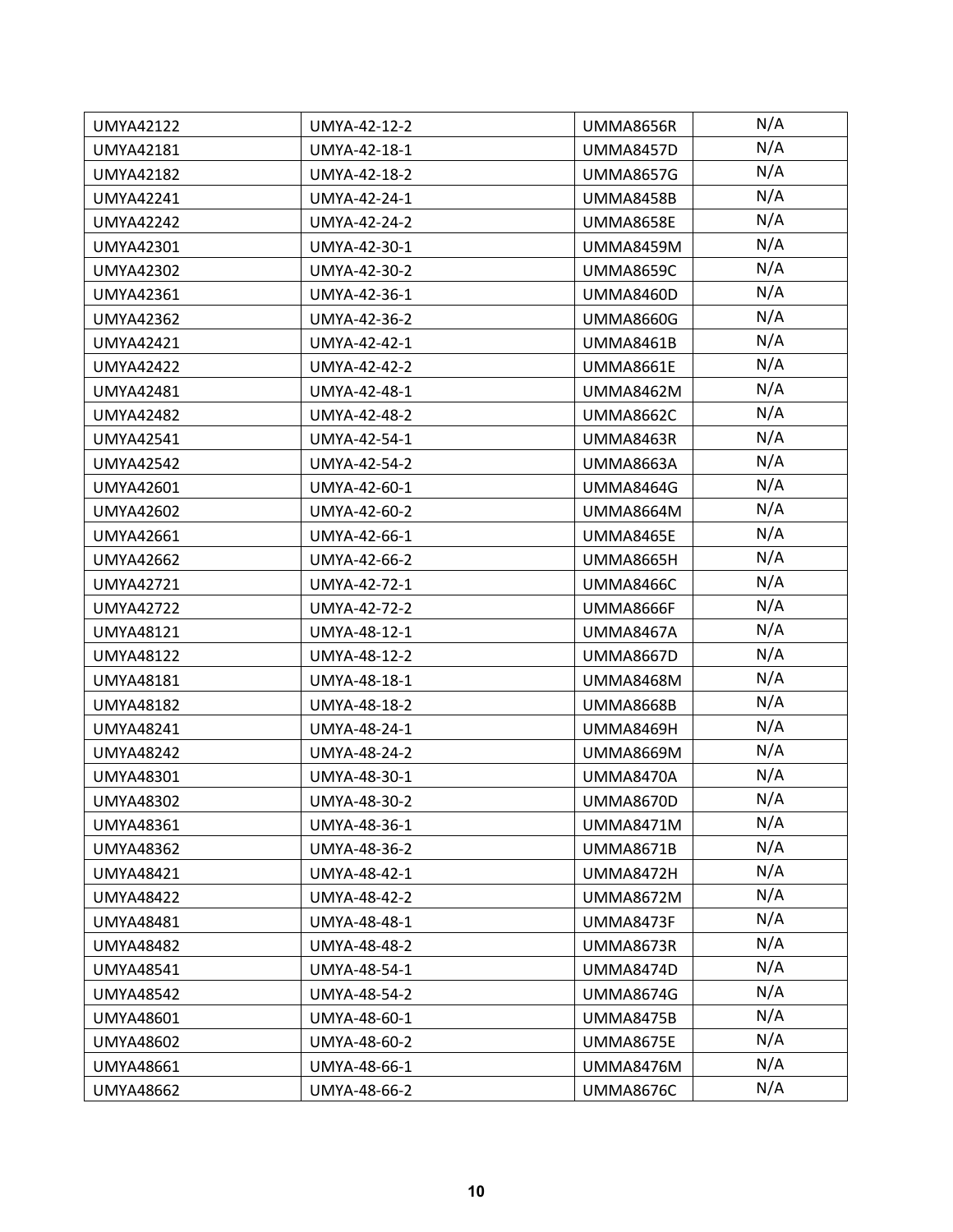| <b>UMYA48721</b> | UMYA-48-72-1      | <b>UMMA8477R</b> | N/A |
|------------------|-------------------|------------------|-----|
| <b>UMYA48722</b> | UMYA-48-72-2      | <b>UMMA8677A</b> | N/A |
| <b>UMYA15401</b> | UMYA-15-40-1      | SLOC7128H        | N/A |
| <b>UMYA15461</b> | UMYA-15-46-1      | SLOC7129F        | N/A |
| <b>UMYA15601</b> | UMYA-15-60-1      | SLOC7130M        | N/A |
| <b>UMYA15651</b> | UMYA-15-65-1      | SLOC7132F        | N/A |
| <b>UMYA18651</b> | UMYA-18-65-1      | SLOC7133D        | N/A |
| <b>UMYA25461</b> | UMYA-25-46-1      | SL0C7149M        | N/A |
| <b>UMYA25651</b> | UMYA-25-65-1      | SLOC7150D        | N/A |
| <b>UMYA25491</b> | UMYA-25-49-1      | SLOC7134B        | N/A |
| <b>UMYA25561</b> | UMYA-25-56-1      | SLOC7136R        | N/A |
| <b>UMYA60481</b> | UMYA-60-48-1      | SLOC6229G        | N/A |
| <b>UMYA18321</b> | UMYA-18-32-1      | <b>SLOC8080E</b> | N/A |
| UMMA120017501    | UMMA-1200-1750-1  | <b>UMMA7101D</b> | N/A |
| UMMA120017502    | UMMA-1200-1750-2  | <b>UMMA7301G</b> | N/A |
| UMMA120018001    | UMMA-1200-1800-1  | <b>UMMA7102B</b> | N/A |
| UMMA120018002    | UMMA-1200-1800-2  | <b>UMMA7302E</b> | N/A |
| UMMA050010001    | 70225-1462        | SLOC6297A        | N/A |
| UMMA080003501    | UMMA-0800-0350-1  | SL0C7796M        | N/A |
| UMMA050007501    | 70225-1461        | SLOC6296C        | N/A |
| UMMA090012001    | UMMA-0900-1200-1  | SLOC6554G        | N/A |
| UMMYA120017501   | UMMYA-1200-1750-1 | <b>UMMA7501M</b> | N/A |
| UMMYA120017502   | UMMYA-1200-1750-2 | <b>UMMA7701B</b> | N/A |
| UMMYA120018001   | UMMYA-1200-1800-1 | <b>UMMA7502H</b> | N/A |
| UMMYA120018002   | UMMYA-1200-1800-2 | <b>UMMA7702M</b> | N/A |

## Trim and Cable Accessories

| <b>Discontinued Model</b> | <b>Recommended</b>           |                  |                             |
|---------------------------|------------------------------|------------------|-----------------------------|
| <b>Description</b>        | <b>Part Number</b>           | <b>OPC</b>       | Replacement<br><b>Model</b> |
| UMACBL3PCFM802M           | 3-PIN PIGTAIL TO M8,2M       | <b>UMMA6011M</b> | N/A                         |
| UMACBL3PCFM805M           | 3-PIN PIGTAIL TO M8,5M       | <b>UMMA6012H</b> | N/A                         |
| UMACBL3PCFM810M           | 3-PIN PIGTAIL TO M8,10M      | UMMA6013F        | N/A                         |
| UMACBL3PFFM8015M          | 3-PIN M8 FEM TO FEM,150MM    | UMMA6010A        | N/A                         |
| UMACBL3PMFM802M           | 3-PIN M8 MALE TO FEM,2M      | <b>UMMA6003R</b> | N/A                         |
| UMACBL3PMFM805M           | 3-PIN M8 MALE TO FEM,5M      | UMMA6004G        | N/A                         |
| UMACBL3PMFM810M           | 3-PIN M8 MALE TO FEM, 10M    | UMMA6005E        | N/A                         |
| UMACBL3PMMM8015M          | 3-PIN M8 MALE TO MALE, 150MM | UMMA6009H        | N/A                         |
| UMACBL4PCFM802M           | 4-PIN PIGTAIL TO M8,2M       | <b>UMMA6014D</b> | N/A                         |
| UMACBL4PCFM805M           | 4-PIN PIGTAIL TO M8,5M       | <b>UMMA6015B</b> | N/A                         |
| UMACBL4PMFM802M           | 4-PIN M8 MALE TO FEM,2M      | UMMA6006C        | N/A                         |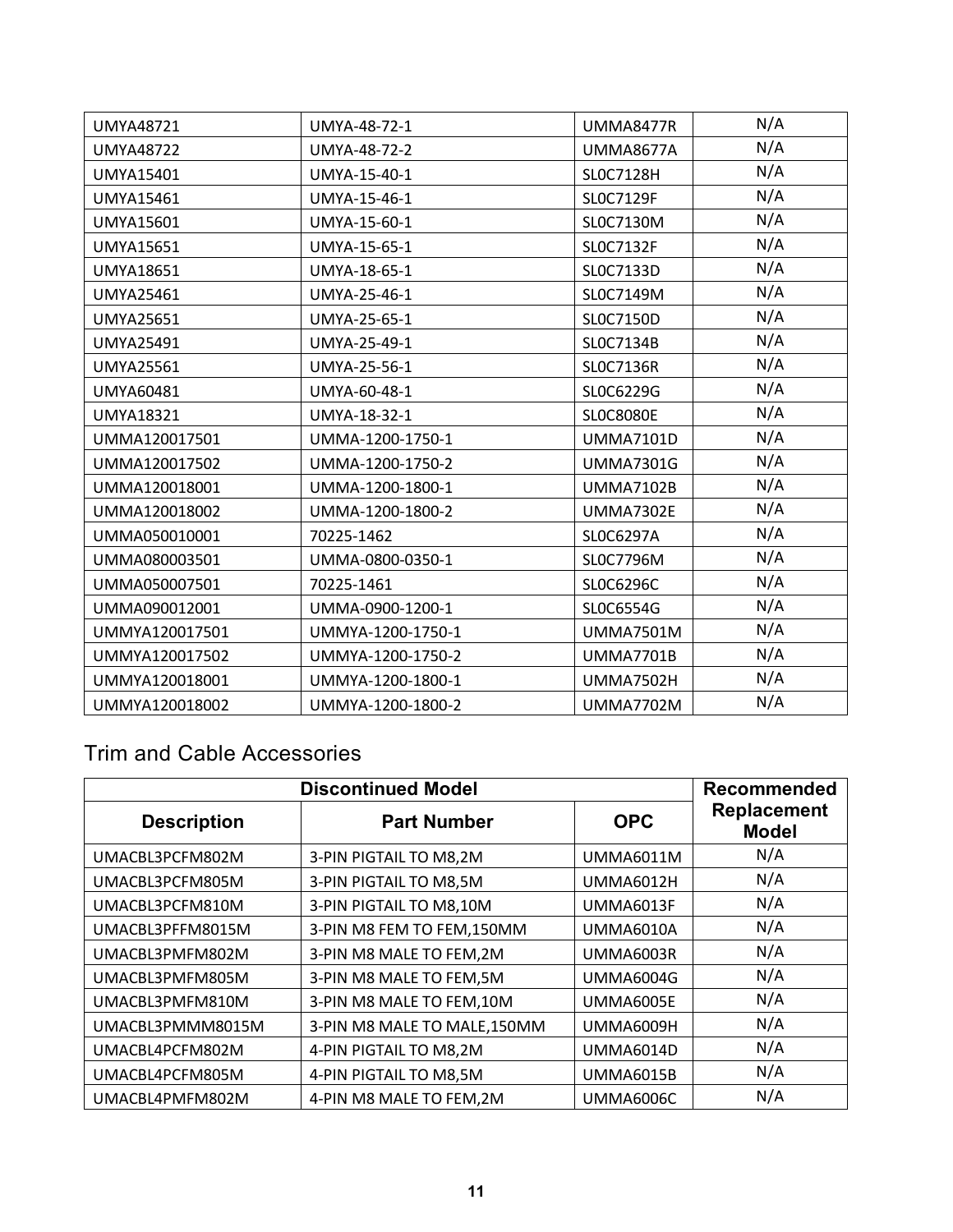| UMACBL4PMFM805M   | 4-PIN M8 MALE TO FEM,5M         | UMMA6007A        | N/A |
|-------------------|---------------------------------|------------------|-----|
| UMACBL4PMFM810M   | 4-PIN M8 MALE TO FEM, 10M       | UMMA6008M        | N/A |
| UMASA4PFM84PMM12  | ADAPT, 4-PIN M8 FEM TO M12 MALE | <b>UMMA6018G</b> | N/A |
| <b>UMATRES</b>    | 2 WIRE TERMINATING RESISTOR     | UMMA6002M        | N/A |
| UMAYA3PMFM84PMM12 | ADAPT, 3-PIN M8 M-F TO M12 MALE | UMMA6017R        | N/A |
| UMACBL4PCFM830M   | UMA 4P 30M FEMALE TO LEADS      | <b>SLOC6689F</b> | N/A |
| UMACBL4PCFM810M   | UMA-CBL-4PCF-M8-10M             | UMMA6016M        | N/A |
| 43123-0048        | UMRT4                           | UMMT6035F        | N/A |
| 43123-0096        | UMRT-8                          | UMMT6036D        | N/A |
| 26441-0960        | UMRT8-ALU                       | SL0A4289M        | N/A |
| 43222-0048        | UMJS4                           | <b>UMMT6037B</b> | N/A |
| 43222-0096        | UMJS8                           | UMMT6038M        | N/A |
| 43223-0048        | UMBT4                           | <b>SLOA3395F</b> | N/A |
| 43224-0096        | <b>UMAL</b>                     | UMMT6034H        | N/A |
| 25836-0004        | UMOC-4                          | UMMT6118B        | N/A |
| UMASA4PFM84PMM12  | UMA-SA-4PF-M8-4PM-M12           | UMMA6018G        | N/A |
| UMAYA3PMFM84PMM12 | UMA-YA-3PMF-M8-4PM-M12          | UMMA6017R        |     |

#### TK Series Trim Kits

| <b>Discontinued Model</b> |                    |                  |                                                   |
|---------------------------|--------------------|------------------|---------------------------------------------------|
| <b>Description</b>        | <b>Part Number</b> | <b>OPC</b>       | Recommended<br><b>Replacement</b><br><b>Model</b> |
| 43782-1260                | <b>TKM-1260</b>    | <b>UMMT6494G</b> | N/A                                               |
| 43782-2424                | TKM-2424           | SL0A0035G        | N/A                                               |
| 43782-2460                | <b>TKM-2460</b>    | <b>UMMT6493R</b> | N/A                                               |
| 43782-3012                | <b>TKM-3012</b>    | <b>SLOA0038A</b> | N/A                                               |
| 43782-3624                | TKM-3624           | <b>UMMT6175A</b> | N/A                                               |
| 43782-3660                | <b>TKM-3660</b>    | <b>UMMT6197B</b> | N/A                                               |
| 43782-4254                | TKM-4254           | SL0A3725M        | N/A                                               |
| 43782-4260                | TKM-4260           | <b>UMMT6305C</b> | N/A                                               |
| 43782-4860                | <b>TKM-4860</b>    | <b>SLOA0051R</b> | N/A                                               |
| 43788-2472                | <b>TKMQ-2472</b>   | SL0A5121M        | N/A                                               |
| 437822418                 | TKM-2418           | <b>UMMT6501C</b> | N/A                                               |
| 32667-0072                | TKMBASE-72         | <b>SLOC2208B</b> | N/A                                               |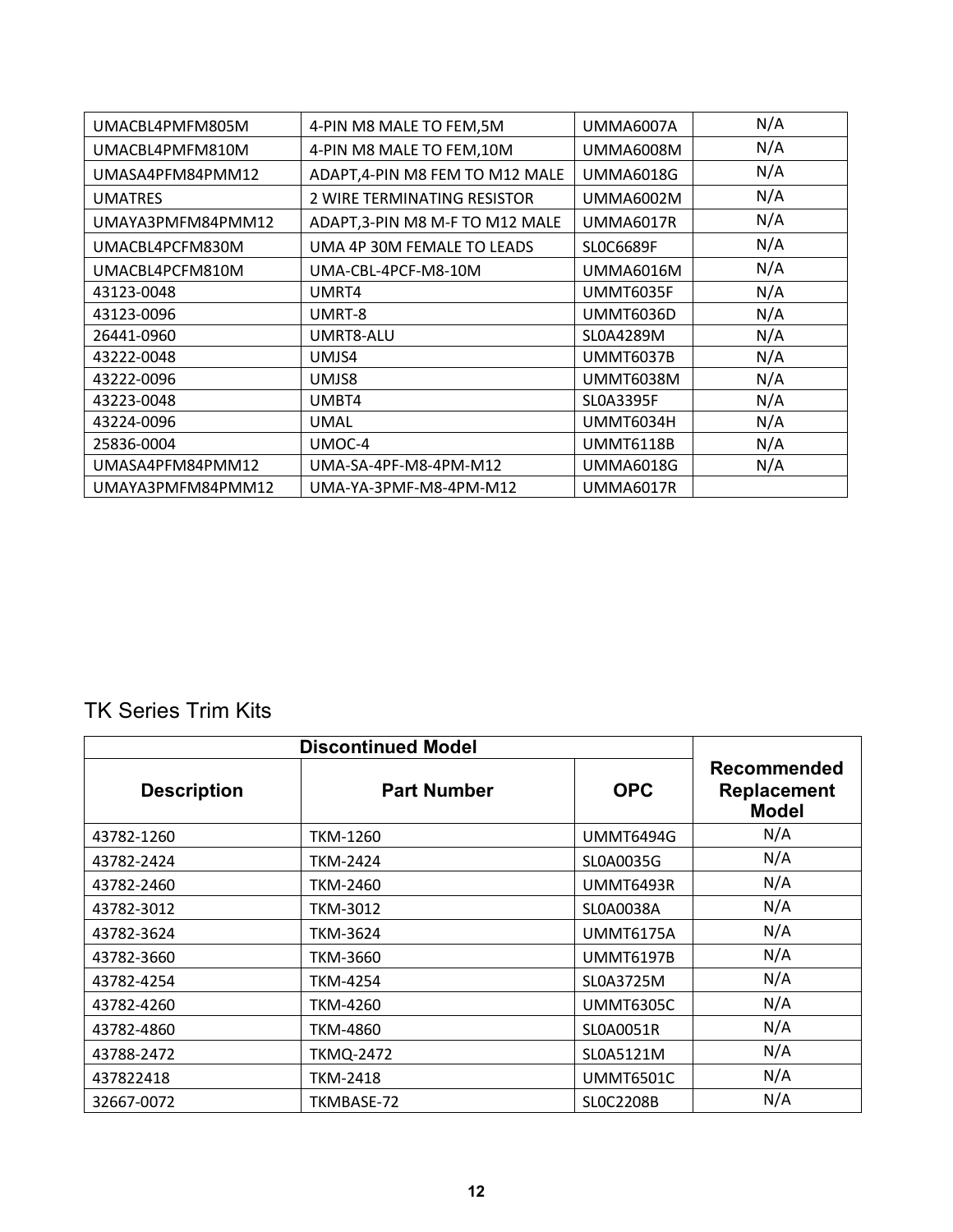| 43782-1212 | <b>TKM-1212</b> | <b>UMMT6396G</b> | N/A |
|------------|-----------------|------------------|-----|
| 43782-1254 | <b>TKM-1254</b> | <b>SLOA5086R</b> | N/A |
| 43782-1266 | <b>TKM-1266</b> | SL0A5087G        | N/A |
| 43782-1272 | <b>TKM-1272</b> | <b>UMMT6180H</b> | N/A |
| 43782-1812 | <b>TKM-1812</b> | <b>UMMT6341M</b> | N/A |
| 43782-1818 | <b>TKM-1818</b> | <b>SLOA5088E</b> | N/A |
| 43782-1854 | <b>TKM-1854</b> | <b>UMMT6476R</b> | N/A |
| 43782-1860 | <b>TKM-1860</b> | <b>UMMT6410F</b> | N/A |
| 43782-1872 | <b>TKM-1872</b> | SL0A5090G        | N/A |
| 43782-2412 | <b>TKM-2412</b> | <b>UMMT6059C</b> | N/A |
| 43782-2454 | <b>TKM-2454</b> | SL0A5091E        | N/A |
| 43782-2466 | <b>TKM-2466</b> | SL0A5092C        | N/A |
| 43782-2472 | <b>TKM-2472</b> | <b>UMMT6332M</b> | N/A |
| 43782-3018 | <b>TKM-3018</b> | SL0A5093A        | N/A |
| 43782-3024 | <b>TKM-3024</b> | <b>UMMT6342H</b> | N/A |
| 43782-3030 | <b>TKM-3030</b> | <b>UMMT6480G</b> | N/A |
| 43782-3054 | <b>TKM-3054</b> | <b>UMMT6169G</b> | N/A |
| 43782-3060 | <b>TKM-3060</b> | <b>UMMT6481E</b> | N/A |
| 43782-3066 | <b>TKM-3066</b> | <b>UMMT6274M</b> | N/A |
| 43782-3072 | <b>TKM-3072</b> | SL0A5094M        | N/A |
| 43782-3612 | <b>TKM-3612</b> | <b>UMMT6060G</b> | N/A |
| 43782-3618 | <b>TKM-3618</b> | <b>UMMT6447E</b> | N/A |
| 43782-3630 | <b>TKM-3630</b> | <b>UMMT6470M</b> | N/A |
| 43782-3636 | <b>TKM-3636</b> | <b>UMMT6412B</b> | N/A |
| 43782-3654 | <b>TKM-3654</b> | <b>SLOA5096F</b> | N/A |
| 43782-3666 | <b>TKM-3666</b> | SL0A5097D        | N/A |
| 43782-3672 | <b>TKM-3672</b> | <b>UMMT6306A</b> | N/A |
| 43782-4212 | <b>TKM-4212</b> | SL0A5098B        | N/A |
| 43782-4218 | <b>TKM-4218</b> | SL0A0043H        | N/A |
| 43782-4224 | <b>TKM-4224</b> | <b>UMMT6487D</b> | N/A |
| 43782-4230 | <b>TKM-4230</b> | <b>UMMT6418A</b> | N/A |
| 43782-4236 | <b>TKM-4236</b> | <b>UMMT6061E</b> | N/A |
| 43782-4242 | <b>TKM-4242</b> | SL0A5099M        | N/A |
| 43782-4248 | <b>TKM-4248</b> | SL0A5100H        | N/A |
| 43782-4266 | <b>TKM-4266</b> | SL0A5101F        | N/A |
| 43782-4272 | <b>TKM-4272</b> | SL0A5102D        | N/A |
| 43782-4812 | <b>TKM-4812</b> | SL0A5103B        | N/A |
| 43782-4818 | <b>TKM-4818</b> | <b>UMMT6423H</b> | N/A |
| 43782-4824 | <b>TKM-4824</b> | SL0A0047M        | N/A |
| 43782-4830 | <b>TKM-4830</b> | <b>UMMT6062C</b> | N/A |
| 43782-4836 | <b>TKM-4836</b> | SL0A0049G        | N/A |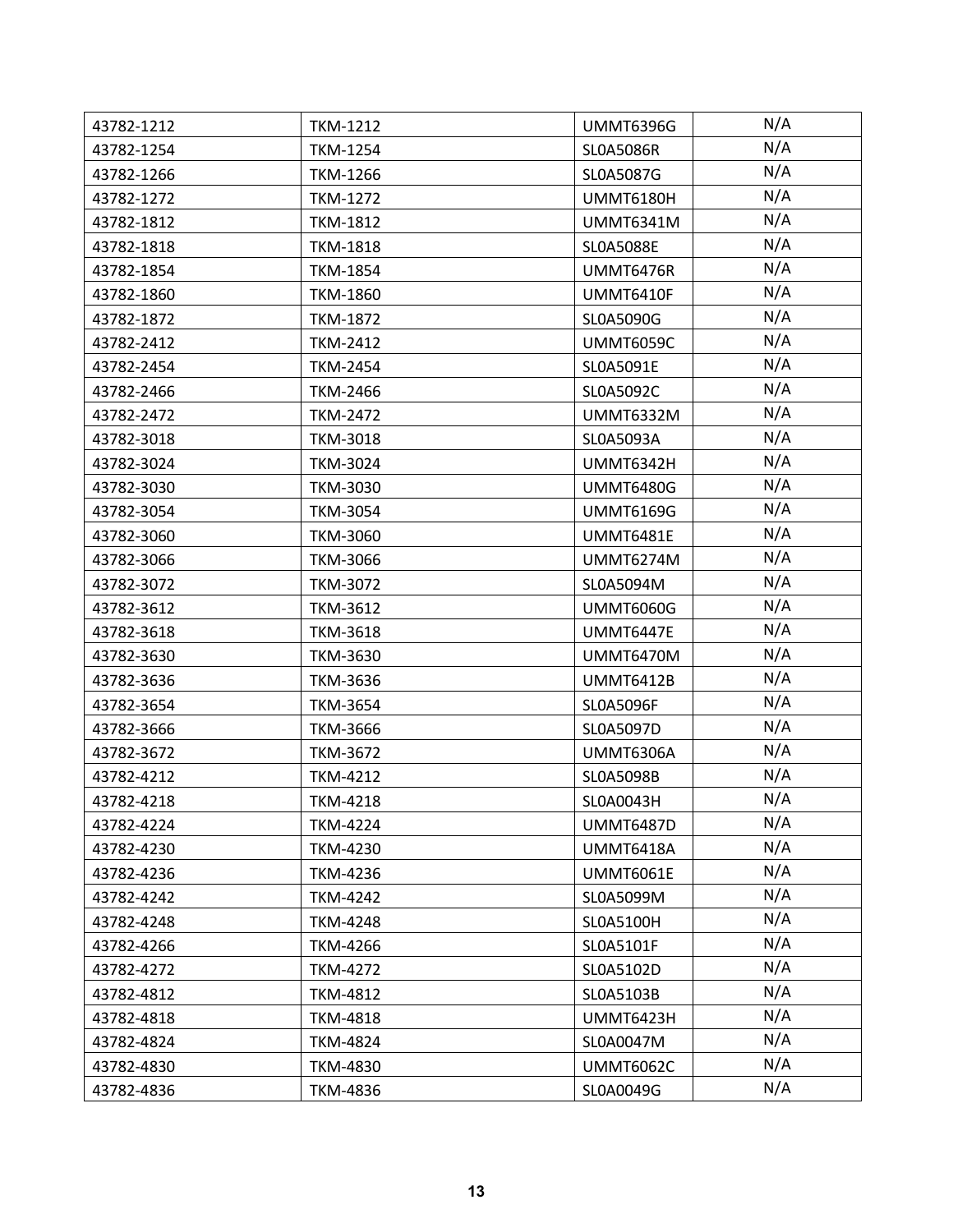| 43782-4842 | <b>TKM-4842</b>  | <b>UMMT6168R</b> | N/A |
|------------|------------------|------------------|-----|
| 43782-4848 | <b>TKM-4848</b>  | UMMT6424F        | N/A |
| 43782-4854 | <b>TKM-4854</b>  | <b>UMMT6477G</b> | N/A |
| 43782-4866 | <b>TKM-4866</b>  | UMMT6500E        | N/A |
| 43782-4872 | <b>TKM-4872</b>  | UMMT6063A        | N/A |
| 43788-1212 | <b>TKMQ-1212</b> | SL0A5104M        | N/A |
| 43788-1254 | <b>TKMQ-1254</b> | SL0A5105R        | N/A |
| 43788-1260 | <b>TKMQ-1260</b> | SL0A5106G        | N/A |
| 43788-1266 | <b>TKMQ-1266</b> | SL0A5107E        | N/A |
| 43788-1272 | <b>TKMQ-1272</b> | SL0A5108C        | N/A |
| 43788-1812 | <b>TKMQ-1812</b> | SL0A5109A        | N/A |
| 43788-1818 | <b>TKMQ-1818</b> | SL0A5110E        | N/A |
| 43788-1854 | <b>TKMQ-1854</b> | SL0A5111C        | N/A |
| 43788-1860 | <b>TKMQ-1860</b> | SL0A5112A        | N/A |
| 43788-1866 | <b>TKMQ-1866</b> | SL0A5113M        | N/A |
| 43788-1872 | <b>TKMQ-1872</b> | SL0A5114H        | N/A |
| 43788-2412 | <b>TKMQ-2412</b> | SL0A5115F        | N/A |
| 43788-2418 | <b>TKMQ-2418</b> | SL0A5116D        | N/A |
| 43788-2424 | <b>TKMQ-2424</b> | SL0A5117B        | N/A |
| 43788-2454 | <b>TKMQ-2454</b> | SL0A5118M        | N/A |
| 43788-2460 | <b>TKMQ-2460</b> | SL0A5119R        | N/A |
| 43788-2466 | <b>TKMQ-2466</b> | SL0A5120B        | N/A |
| 43788-3012 | <b>TKMQ-3012</b> | SL0A5122R        | N/A |
| 43788-3018 | <b>TKMQ-3018</b> | SL0A5123G        | N/A |
| 43788-3024 | <b>TKMQ-3024</b> | SL0A5124E        | N/A |
| 43788-3030 | <b>TKMQ-3030</b> | SL0A5125C        | N/A |
| 43788-3054 | <b>TKMQ-3054</b> | SL0A5126A        | N/A |
| 43788-3060 | <b>TKMQ-3060</b> | SL0A3907E        | N/A |
| 43788-3066 | <b>TKMQ-3066</b> | SL0A5127M        | N/A |
| 43788-3072 | <b>TKMQ-3072</b> | SL0A3840M        | N/A |
| 43788-3612 | <b>TKMQ-3612</b> | SL0A5128H        | N/A |
| 43788-3618 | <b>TKMQ-3618</b> | SL0A5129F        | N/A |
| 43788-3624 | <b>TKMQ-3624</b> | SL0A5130M        | N/A |
| 43788-3630 | <b>TKMQ-3630</b> | SL0A5131H        | N/A |
| 43788-3636 | <b>TKMQ-3636</b> | SL0A5132F        | N/A |
| 43788-3654 | <b>TKMQ-3654</b> | SL0A5133D        | N/A |
| 43788-3660 | <b>TKMQ-3660</b> | SL0A5134B        | N/A |
| 43788-3666 | <b>TKMQ-3666</b> | SL0A5135M        | N/A |
| 43788-3672 | <b>TKMQ-3672</b> | SL0A5136R        | N/A |
| 43788-4212 | <b>TKMQ-4212</b> | SL0A5137G        | N/A |
| 43788-4218 | <b>TKMQ-4218</b> | SL0A5138E        | N/A |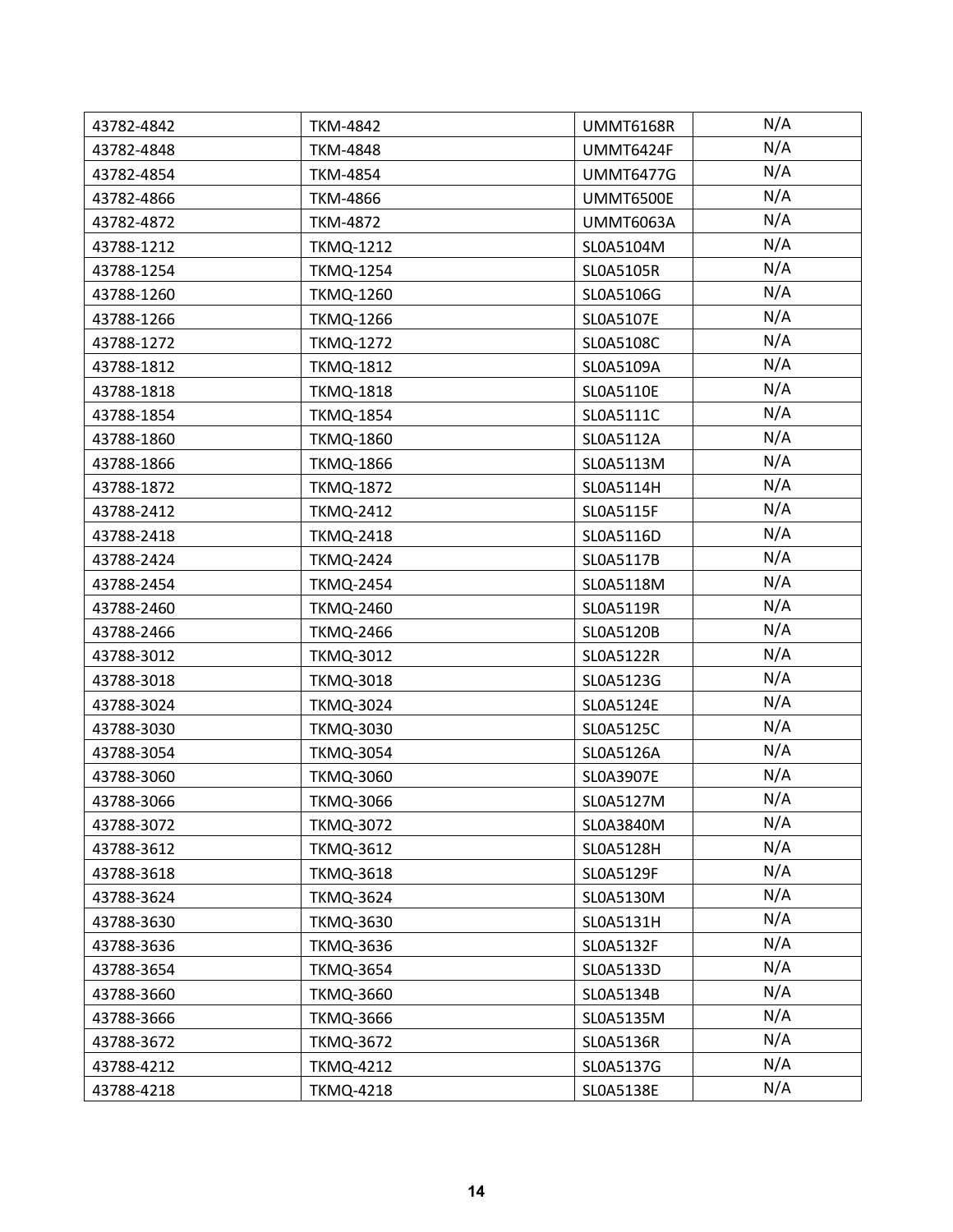| 43788-4224 | <b>TKMQ-4224</b> | SL0A5139C        | N/A |
|------------|------------------|------------------|-----|
| 43788-4230 | <b>TKMQ-4230</b> | SL0A5140G        | N/A |
| 43788-4236 | <b>TKMQ-4236</b> | SL0A5141E        | N/A |
| 43788-4242 | <b>TKMQ-4242</b> | SL0A5142C        | N/A |
| 43788-4254 | <b>TKMQ-4254</b> | SL0A5143A        | N/A |
| 43788-4260 | <b>TKMQ-4260</b> | SL0A5144M        | N/A |
| 43788-4266 | <b>TKMQ-4266</b> | SL0A5145H        | N/A |
| 43788-4272 | <b>TKMQ-4272</b> | SL0A5146F        | N/A |
| 43788-4812 | <b>TKMQ-4812</b> | SL0A5147D        | N/A |
| 43788-4818 | <b>TKMQ-4818</b> | SL0A5148B        | N/A |
| 43788-4824 | <b>TKMQ-4824</b> | SL0A3793E        | N/A |
| 43788-4830 | <b>TKMQ-4830</b> | SL0A5149M        | N/A |
| 43788-4836 | <b>TKMQ-4836</b> | SL0A5150D        | N/A |
| 43788-4842 | <b>TKMQ-4842</b> | SL0A5151B        | N/A |
| 43788-4848 | <b>TKMQ-4848</b> | SL0A5152M        | N/A |
| 43788-4854 | <b>TKMQ-4854</b> | SL0A5153R        | N/A |
| 43788-4860 | <b>TKMQ-4860</b> | SL0A5154G        | N/A |
| 43788-4866 | <b>TKMQ-4866</b> | SL0A5155E        | N/A |
| 43788-4872 | <b>TKMQ-4872</b> | SL0A5156C        | N/A |
| 82340-2136 | <b>TKM-2136</b>  | SL0C7004D        | N/A |
| 82340-2137 | <b>TKM-2137</b>  | SLOC7005B        | N/A |
| 82340-2138 | <b>TKM-2138</b>  | SL0C7006M        | N/A |
| 82340-2150 | <b>TKM-2150</b>  | <b>SLOC7060E</b> | N/A |
| 82340-6334 | <b>TKM-6334</b>  | SLOC7103B        | N/A |
| 82340-6317 | <b>TKM-6317</b>  | SLOC7151B        | N/A |
| 82340-6339 | TKM-6339         | <b>SLOC7203R</b> | N/A |
| 82340-6372 | <b>TKM-6372</b>  | <b>SLOC7270E</b> | N/A |
| 82340-5640 | <b>TKM-5640</b>  | SLOC7285C        | N/A |
| 82340-6384 | <b>TKM-6384</b>  | SLOC7293D        | N/A |
| 82340-6360 | <b>TKM-6360</b>  | <b>SLOC7307H</b> | N/A |
| 82340-6383 | <b>TKM-6383</b>  | SLOC7310H        | N/A |
| 82340-6363 | <b>TKM-6360</b>  | SLOC7365E        | N/A |
| 82340-6423 | TKM-6423         | SL0C7443M        | N/A |
| 82340-6420 | <b>TKM-6420</b>  | SLOC7464C        | N/A |
| 82340-6432 | <b>TKM-6432</b>  | SLOC7473B        | N/A |
| 82340-6449 | TKM-6449         | SLOC7601H        | N/A |
| 82340-6450 | <b>TKM-6450</b>  | SLOC7602F        | N/A |
| 82340-6485 | <b>TKM-6485</b>  | SLOC7603D        | N/A |
| 82340-6484 | <b>TKM-6484</b>  | SLOC7635B        | N/A |
| 82340-6499 | TKM-6499         | <b>SLOC7668R</b> | N/A |
| 82340-6526 | <b>TKM-6484</b>  | SL0C7760M        | N/A |